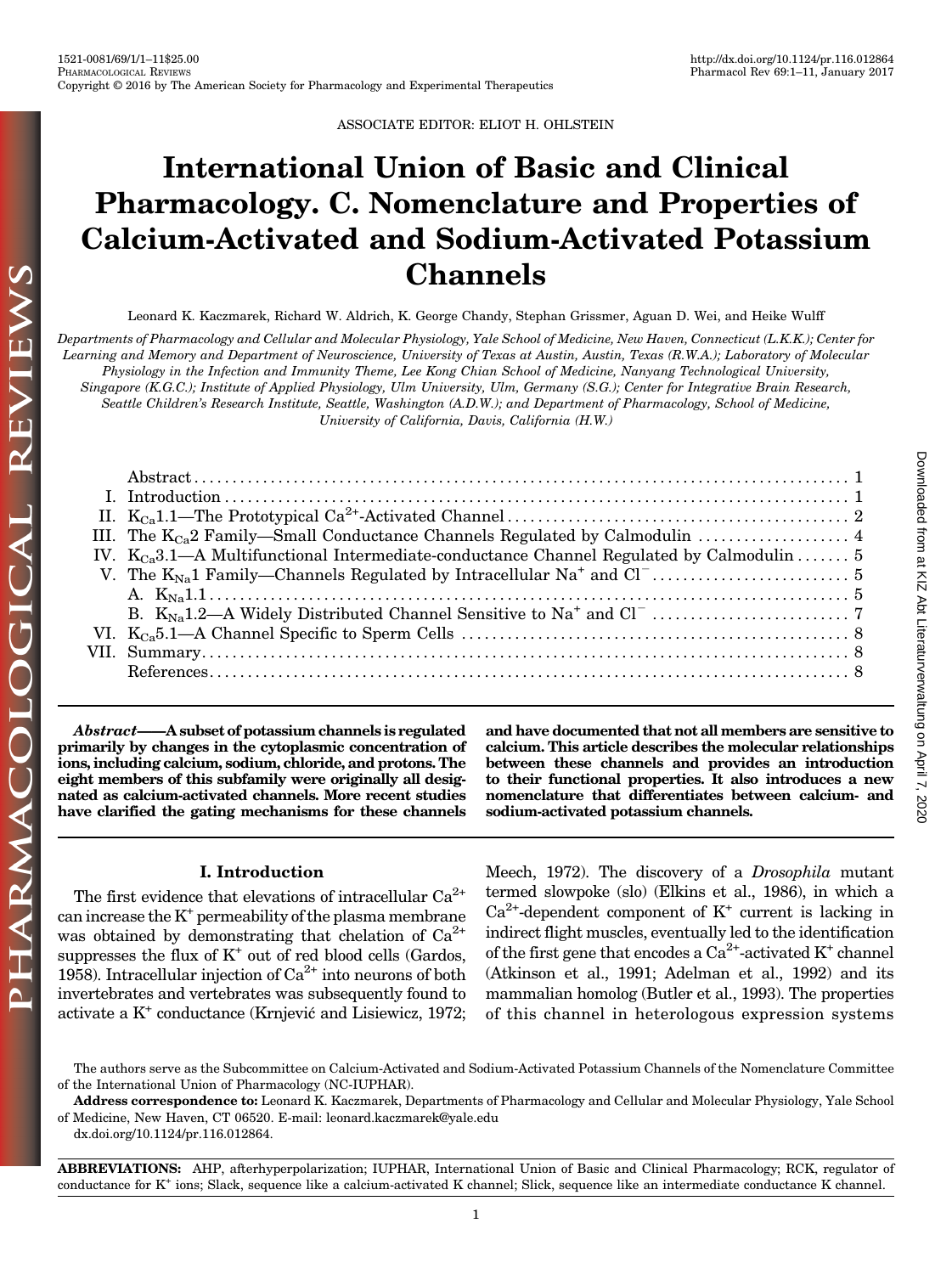<span id="page-1-0"></span>corresponded very closely to a channel that had by then been very well characterized in many types of tissues as well as in lipid bilayers. This  $K^+$  channel is sensitive to both  $Ca^{2+}$  and transmembrane voltage and had been termed the BK or MaxiK channel because of its large unitary conductance (Contreras et al., 2013). This prototypical Ca<sup>2+</sup>-gated channel is termed  $K_{Ca}1.1$  in the standardized nomenclature that is used to classify K+ channels (Wei et al., 2005). Like all the other channels discussed in this review, a functional  $K^+$  channel is comprised of a tetramer of these pore-forming proteins.

Genes that encode other  $Ca^{2+}$ -dependent  $K^+$  channels were subsequently discovered by screening cDNA libraries for sequences resembling the ion-selective pore of known K+ channels, and then testing the expressed channels for sensitivity to changes in internal  $Ca^{2+}$ levels. After  $K_{Ca}1.1$ , the next two classes of channels to be discovered were found to be gated by  $Ca^{2+}$  but, unlike  $K_{Ca}1.1$ , to be insensitive to membrane voltage. These are the  $K_{Ca}2$  family, which consists of three members  $(K_{Ca}2.1, K_{Ca}2.2,$  and  $K_{Ca}2.3)$  (Köhler et al., 1996) and the  $K_{Ca}$ 3 family, which contains only a single member  $(K<sub>Ca</sub>3.1)$  (Ishii et al., 1997b; Joiner et al., 1997). These two families have also been termed SK and IK channels, based on the fact that, when compared with  $K_{Ca}1.1$ channels, their unitary conductance is either small  $(K<sub>Ca</sub>2$  channels) or intermediate  $(K<sub>Ca</sub>3.1)$  (Adelman et al., 2012). In fact, we now know that  $K_{Ca}2$  channels are responsible for the current observed after injections of  $Ca^{2+}$  into neurons and that  $K_{Ca}3.1$  is the channel first detected in red blood cells.

Three other genes were assigned to the family of  $Ca<sup>2+</sup>$ -dependent K<sup>+</sup> channels, based on predictions that their structures resemble those of  $K_{Ca}1.1$ . Although these were given the names  $K_{Ca}4.1, K_{Ca}4.2,$  and  $K_{Ca}5.1,$ they have more commonly been referred to in the literature by other names including those used in the original publications; Slack or Slo2.2 (Joiner et al., 1998; Yuan et al., 2003), Slick or Slo2.1 (Bhattacharjee et al., 2003; Yuan et al., 2003), and SLO3 (Schreiber et al., 1998), respectively. Figure 1 shows the phylogenetic relations among these channels, as well as between the smaller conductance channels. The Slack and Slick



**Fig. 1.** Phylogenetic relations among members of the  $Ca^{2+}$ - and Na<sup>+</sup>dependent K<sup>+</sup> channel families.

channels form a subgroup that is distinct from  $K_{Ca}1.1$ and  $K_{Ca}5.1$ . In the past 15 years, it has become evident that these channels are not activated by intracellular  $Ca<sup>2+</sup>$  but that they are regulated by changes in cytoplasmic levels of  $Na^+$  as well as  $Cl^-$  (Bhattacharjee et al., 2003; Yuan et al., 2003; Kaczmarek, 2013). This review will cover the general properties of each of the members of the  $Ca^{2+}$ - and Na<sup>+</sup>- dependent K<sup>+</sup> channels, with a particular focus on the channels that have been found to be activated by  $Na^+$ . We also propose a new nomenclature  $(K_{Na}1.1, K_{Na}1.2)$  for the two channels that are activated by  $Na^+$  (see Fig. 1). This nomenclature is more consistent with the fact that Na<sup>+</sup>-activated K<sup>+</sup> currents in native cells have generally been termed  $K_{\text{Na}}$  currents (Kameyama et al., 1984; Dryer, 1994; Bhattacharjee and Kaczmarek, 2005). The new nomenclature has been implemented in the International Union of Basic and Clinical Pharmacology (IUPHAR) database (http://[www.guidetopharmacology.org/GRAC/](http://www.guidetopharmacology.org/GRAC/FamilyDisplayForward?familyId=69) [FamilyDisplayForward?familyId=69\)](http://www.guidetopharmacology.org/GRAC/FamilyDisplayForward?familyId=69) and in the related Concise Guide to Pharmacology for voltage-gated ion channels (Alexander et al., 2015).

### II.  $\rm K_{Ca}$ 1.1—The Prototypical Ca<sup>2+</sup>-Activated Channel

The  $K_{Ca}$ 1.1 channel, also known as the BK, Maxi K, or Slo1 channel, has probably received more experimental attention than all of the other channels in this family combined, and its properties have been reviewed recently (Contreras et al., 2013). One factor that has contributed to the popularity of this channel is its very large unitary conductance, 200 pS or more in symmetrical  $K^+$  concentrations (Marty, 1981). Because it is expressed in a wide range of tissues, it is the easiest channel to detect when patch clamping cells and it is readily reconstituted into lipid bilayers (Pallotta et al., 1981; Latorre et al., 1982).  $K_{Ca}1.1$  channels become activated by elevations of  $Ca^{2+}$  in the range of tens to hundreds micromolar. These relatively high physiologic concentrations are achieved close to plasma membrane  $Ca^{2+}$  channels or at sites of  $Ca^{2+}$  release from intracellular stores.

As described above, the gene for  $K_{Ca}1.1$  was first identified by genetic studies in *Drosophila* (Atkinson et al., 1991; Adelman et al., 1992; Butler et al., 1993). Structural studies of the channel protein have been carried out both by X-ray crystallography and cryoelectron microscopy (Wang and Sigworth, 2009; Yuan et al., 2012; Wrighton et al., 2015). One feature that distinguishes  $K_{Ca}1.1$  (and also  $K_{Ca}5.1$ , see below) from all other  $K^+$  channels is that it has seven transmembrane domains (Fig. 2). In addition to the canonical six transmembrane domains S1-S6 that are common to all of the voltage-dependent  $K_V$  family channels, there is an additional domain termed S0, preceding S1 (Meera et al., 1997). As a result, the N-termini of the  $K_{Ca}1.1$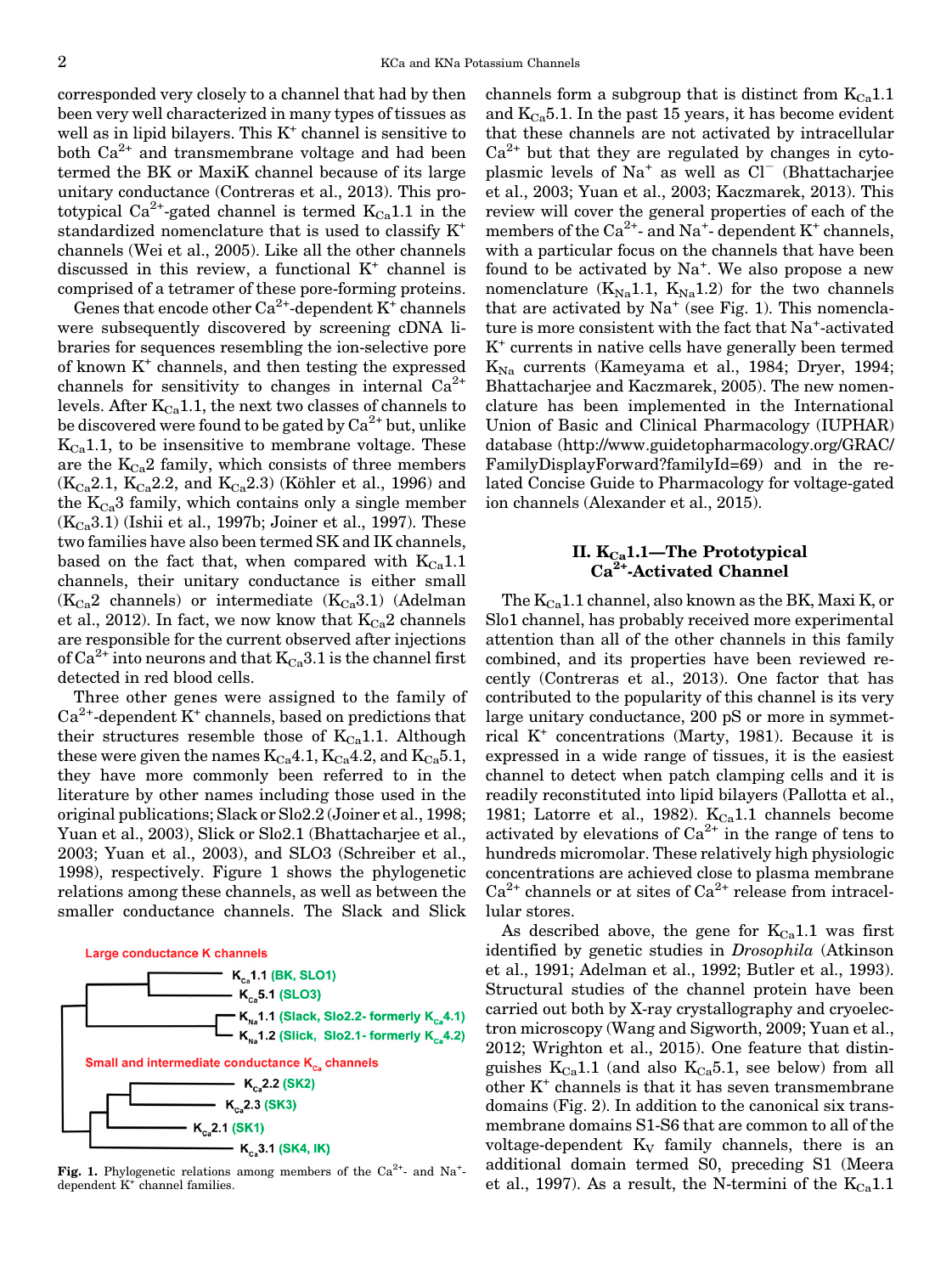

Fig. 2. Schematic representations of the transmembrane topology of  $K_{Ca}$ and  $K_{Na}$  channels.

and  $K_{Ca}5.1$  proteins are located on the outside rather than the inside of a cell.

The open probability of  $K_{Ca}1.1$  channels is sensitive to membrane voltage, and this sensitivity is conferred by charged residues in the S2, S3, and S4 domains (Stefani et al., 1997; Horrigan and Aldrich, 1999, 2002; Ma et al., 2006). These move in response to changes in transmembrane voltage even in the absence of internal  $Ca^{2+}$ . Activation by elevations of  $Ca^{2+}$  occurs by shifting the voltage dependence of the channel to progressively more negative potentials. Binding sites for  $Ca^{2+}$  ions are located in two regions of the extended cytoplasmic C-terminal termed the RCK1 and RCK2 domains (for regulator of conductance for  $K^+$  ions) (Jiang et al., 2002; Wu et al., 2010; Yuan et al., 2010). A region termed the  $Ca<sup>2+</sup>$  bowl located in RCK2 contains multiple negatively charged residues (Schreiber and Salkoff, 1997; Bao et al., 2004). The eight RCK domains in each tetrameric  $K_{Ca}$ 1.1 channel together form a "gating ring" that opens on binding of  $Ca^{2+}$ . This conformational change is coupled to the transmembrane regions through a cytoplasmic linker region next to the activation gate in the S6 segment. This allosteric mechanism leads to an increase in open probability following  $Ca^{2+}$  binding (Horrigan and Aldrich, 1999; Jiang et al., 2002; Wu et al., 2010; Miranda et al., 2013).

The Ca<sup>2+</sup>-sensitivity of  $K_{Ca}1.1$  channels, as well as their kinetic behavior, sensitivity to pharmacological agents, and response to activation of protein kinases, varies considerably in different tissues (Contreras et al., 2013). Although there is only one gene that encodes these channels, such diversity is achieved by alternative splicing of mRNAs (Navaratnam et al., 1997; Rosenblatt et al., 1997) and by the fact that the properties of the channel are substantially modified by auxiliary  $\beta$ -subunits. Alternative splicing not only determines the response to  $Ca^{2+}$  but also the targeting of the channel to the plasma membrane or to intracellular organelles such as mitochondria (Lagrutta et al., 1994; Xie and McCobb, 1998; Chen et al., 2005; Fodor and Aldrich, 2009; Singh et al., 2012). Binding of the  $K_{Ca}1.1$  $\alpha$  subunit to one of four different auxiliary subunits ( $\beta$ 1,  $\beta$ 2,  $\beta$ 3, and  $\beta$ 4) alters voltage dependence, activation rate, sensitivity to a wide range of drugs, and determines whether the channel inactivates during sustained depolarization (Brenner et al., 2000; Uebele et al., 2000; Xia et al., 2000; Contreras et al., 2012). The properties of the channels can be further modified by association with  $\gamma$ -subunits, also known as leucinerich repeat proteins (Yan and Aldrich, 2012), and by binding to heme, which may allow the channel to respond to changes in redox state of the cell (Tang et al., 2003).

Although  $K_{Ca}1.1$  channels are expressed in many different tissues, their activity is particularly prominent in smooth muscle cells, including those of the vascular endothelium (Contreras et al., 2013). Channel activation, in response to synthesis of nitric oxide (NO) and activation of cGMP-dependent protein kinase, produces muscle relaxation, altering blood vessel diameter and blood pressure. Other tissues in which  $K_{Ca}1.1$  channels have been studied include sensory hair cells of the cochlea of lower vertebrates, where they establish the tonotopic gradient that determines the frequency of sound to which each cell responds (Roberts et al., 1990; Bai et al., 2011). In neurons, as well as in pancreatic  $\beta$ -cells, K<sub>Ca</sub>1.1 channels regulate action potential firing and secretion (Rajan et al., 1990; Faber and Sah, 2003).

As described above, the pharmacological properties of  $K_{Ca}1.1$  channels depend on their association with auxiliary subunits. The scorpion toxins charybdotoxin, iberiotoxin, and slotoxin are effective pore blockers for these channels (Kaczorowski et al., 1996; Garcia-Valdes et al., 2001). Paxilline is also an effective blocker, widely used in studies in the nervous system (Sanchez and McManus, 1996). A variety of compounds that activate  $K_{Ca}1.1$  channels, such as NS1619, are also commonly used experimental agents (Li et al., 2003). In addition, KCa1.1 channels are very sensitive to relatively low concentrations of ethanol, which potentiate their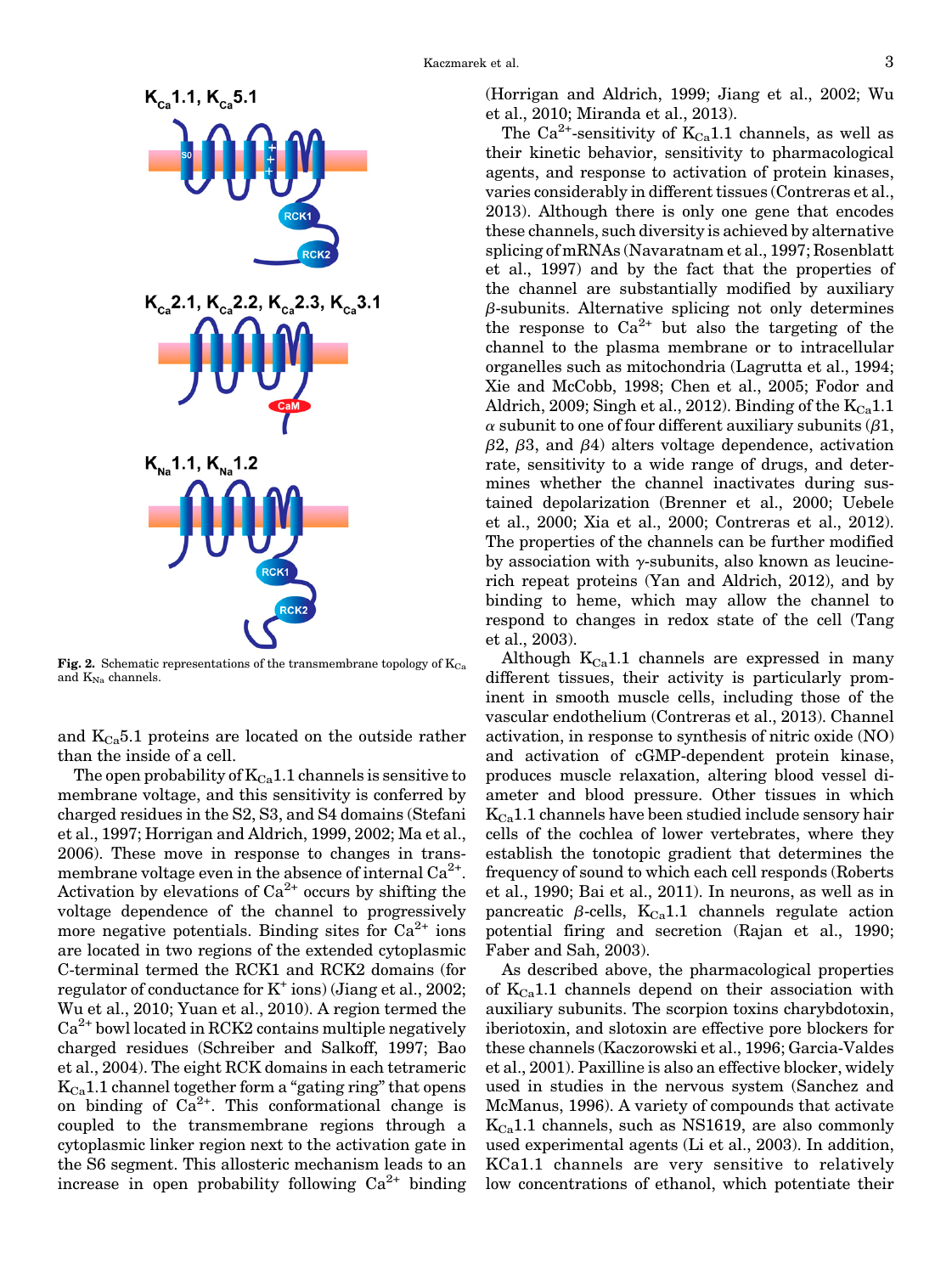<span id="page-3-0"></span>activity (Treistman and Martin, 2009). Both the potentiating effects of ethanol and development of subsequent tolerance to its actions depend on both direct interactions with the KCa1.1  $\alpha$ -subunit, the presence of the  $\beta$ 4 subunit, and the lipid environment (Mulholland et al., 2009).

Mutations in either the  $\alpha$ - or  $\beta$ -subunits of K<sub>Ca</sub>1.1 channels, as well as changes in expression levels of these proteins, are linked to a variety of clinical conditions including hypertension, diabetes, asthma, and epilepsy (Fernández-Fernández et al., 2004; Du et al., 2005; Seibold et al., 2008; Wang et al., 2012). For example, a mutation of the  $\alpha$ -subunit D434G in the cytoplasmic linker that couples the gating ring to the activation gate increases channel open probability, resulting in epilepsy (Yang et al., 2010).

### III. The  $K_{Ca}$ 2 Family—Small Conductance Channels Regulated by Calmodulin

This family consists of three members,  $K_{Ca}2.1$ ,  $K_{Ca}$ 2.2, and  $K_{Ca}$ 2.3 (commonly also termed SK1, SK2, and SK3), each of which has a unitary conductance of  $\sim$ 10 pS when measured in symmetrical K<sup>+</sup> solutions (Köhler et al., 1996). Their properties and physiologic functions have been reviewed (Stocker, 2004; Adelman et al., 2012). In their transmembrane organization,  $K<sub>Ca</sub>2$  channels resemble the voltage-dependent  $K<sub>V</sub>$ family of channels with six alpha-helical transmembrane segments, S1-S6, and a consensus K<sup>+</sup>-selective pore sequence between S5 and S6 (Fig. 2). Unlike the voltage-dependent channels, however, there is only a small number of positively charged residues in the fourth transmembrane segment S4. Consistent with the role of the S4 segment as a voltage sensor in  $K_V$ channels, the  $K_{Ca}2$  family channels have linear currentvoltage relations and are insensitive to changes in transmembrane voltage. With a  $K<sub>D</sub>$  for activation by  $Ca^{2+}$  of only several hundred nanomolar, they are substantially more sensitive to small changes in cytoplasmic Ca<sup>2+</sup> levels than are the  $K_{Ca}$ 1.1 channels (Köhler et al., 1996). This sensitivity can be attributed to the fact that the  $\alpha$ -subunits of these channels form a heteromeric complex with calmodulin and that it is the binding of  $Ca^{2+}$  to this constitutively associated calmodulin rather than to the  $\alpha$ -subunit of the channel itself that confers  $Ca^{2+}$  sensitivity (Xia et al., 1998).

In addition to calmodulin,  $K_{Ca}2.2$  and  $K_{Ca}2.3$  channels in their native state enter into a multiprotein complex containing casein kinase 2 and protein phosphatase 2A (Bildl et al., 2004; Allen et al., 2007). Within this complex, casein kinase phosphorylates a threonine residue in calmodulin, reducing sensitivity of the channel to  $Ca^{2+}$  and increasing the rate at which channels close after transient elevation of cytoplasmic  $Ca^{2+}$  (Bildl et al., 2004). When activated within the complex, protein phosphatase 2A reverses this effect (Allen et al., 2007).

The physiologic role of  $K_{Ca}2$  family channels has been investigated most extensively in the nervous system, where they are expressed at high levels in cerebellar Purkinje cells and in pyramidal cells of the hippocampus and cerebral cortex (Stocker and Pedarzani, 2000; Sailer et al., 2002).  $K_{Ca}2.3$  channels are also present in nonneuronal tissues, including the vascular endothelium, urinary bladder smooth muscle, and cardiac tissue (Taylor et al., 2003; Chen et al., 2004; Rosenbaum et al., 2012). In many types of neurons, a prominent action of  $K_{Ca}$ 2 channels is to generate a Ca<sup>2+</sup>-dependent afterhyperpolarization (AHP) of the membrane that follows a burst of action potentials.  $K<sub>Ca</sub>2$  channels thus regulate neuronal firing frequency and spike frequency adaptation (Adelman et al., 2012). There exist multiple components of AHPs, each with a different time course after the burst. Genetic deletion of the  $K_{Ca}2.2$  subunit abolishes the medium AHP, which decays over several hundreds of millisecond after a train of action potentials, but does not affect other components of the AHP (Bond et al., 2004).

 $K_{Ca}2$  channels may be closely coupled selectively with L-type calcium channels to allow for activation by  $Ca^{2+}$ nanodomains formed by  $Ca^{2+}$  influx through the calcium channels (Marrion and Tavalin, 1998). Neurotransmitter receptors that also elevate cytoplasmic  $Ca^{2+}$ levels, either by  $Ca^{2+}$  influx through the receptor as in the case of NMDA receptors (Oliver et al., 2000; Faber et al., 2005; Ngo-Anh et al., 2005), or by triggering release of  $Ca^{2+}$  from intracellular stores (Power and Sah, 2008; Klement et al., 2010), can also produce neuronal hyperpolarization by activating  $K_{Ca}2$  channels. The trafficking of  $K_{Ca}2.2$  channel subunits into and out of the spines on the dendrites of hippocampal neurons determines the onset and amplitude of longterm potentiation, a prolonged increase in excitatory synaptic transmission that follows repetitive synaptic stimulation of hippocampal pyramidal cells (Lin et al., 2008; Allen et al., 2011).  $K_{Ca}2$  channels thus seem to play an important role in learning and memory (Hammond et al., 2006).

The key pharmacological agent that has been used to characterize the properties of this family of small conductance  $Ca^{2+}$ -activated K<sup>+</sup> channels, both in native neurons and expression systems, is the neurotoxin apamin, a component of bee venom that appears to be fully selective for this class of channel (Adelman et al., 2012). Although effectively a pore blocker, the selectivity for  $K_{Ca}2$  channels is determined by residues outside of the pore region itself (Ishii et al., 1997a; Nolting et al., 2007; Lamy et al., 2010). A variety of compounds that positively modulate these channels by apparently increasing their  $Ca^{2+}$  sensitivity have also been found (Christophersen and Wulff, 2015). The first of these to be characterized was 1-ethyl-2-benzimidazolinone (Devor et al., 1996), a compound that binds at the calmodulin-channel interface (Zhang et al., 2012a). Another activator, NS309, has been shown by X-ray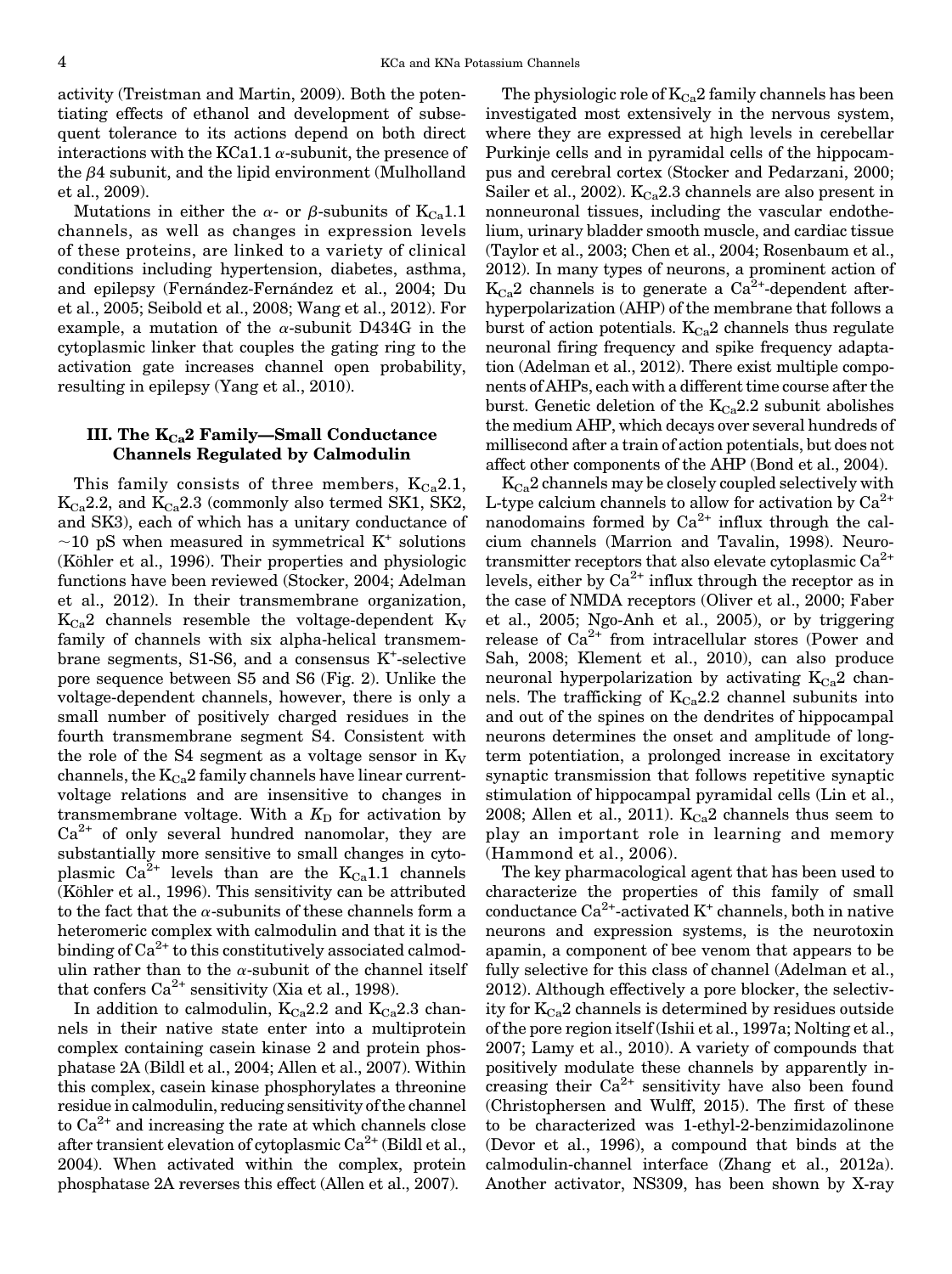<span id="page-4-0"></span>crystallography to bind to a short region of the channel that links the cytoplasmic domain of  $K_{Ca}2.2$  to the S6 segment (Zhang et al., 2013a). This is believed to stabilize the open state of the channel and facilitate gating in the presence of the channel activator.

Based on the physiologic role of  $K_{Ca}2$  channels in regulating neuronal excitability,  $K_{Ca}2$  activators, which can reduce neuronal firing, are being investigated for the treatment of conditions characterized by hyperexcitability, such epilepsy, ataxia, and alcohol dependence (Lam et al., 2013).  $K_{Ca}2$  channel inhibitors in contrast have been suggested to improve learning and memory (Lam et al., 2013) and are being investigated preclinically for the treatment of atrial fibrillation based on the role of  $K_{Ca}2$  channels in modulating action potential duration in the heart (Grunnet et al., 2012).

#### IV.  $K_{Cs}$ 3.1—A Multifunctional Intermediateconductance Channel Regulated by Calmodulin

 $K_{Ca}$ 3.1 channels are closely related to the  $K_{Ca}$ 2 family and were originally termed SK4 channels (Ishii et al., 1997b; Joiner et al., 1997). Their unitary conductance is, however, greater than that of  $K_{Ca}2$  channels, giving rise to the name IK (for intermediate conductance for  $K^+$ ), which has also been used widely to denote these channels. Like the  $K_{Ca}2$  family channels, the sensitivity of  $K_{Ca}3.1$  to  $Ca^{\frac{5}{2+}}$  is determined by its association with calmodulin (Fanger et al., 1999; Joiner et al., 2001) (Fig. 2).

The properties of  $K_{Ca}3.1$  closely match those of the first described  $Ca^{2+}$ -activated  $K^+$  conductance, the "Gardos channel" in red blood cells, where it is expressed at high levels and plays a role in volume regulation (Vandorpe et al., 1998; Hoffman et al., 2003). It is also the major  $Ca^{2+}$ -activated K<sup>+</sup> channel in human T lymphocytes (Logsdon et al., 1997) and in other immune cells such as B lymphocytes, mast cells, macrophages, and microglia (Cahalan and Chandy, 2009; Feske et al., 2015).  $K_{Ca}3.1$  further plays a significant role in many other nonexcitable tissues such as the vascular endothelium, fibroblasts, dedifferentiated vascular smooth muscle cells, and secretory epithelia (Wulff and Köhler, 2013). In all these tissues,  $K_{Ca}3.1$  regulates  $Ca^{2+}$  signaling and membrane potential. Although two recent studies indicated that  $K_{Ca}3.1$ may be expressed in neurons and that it may contribute to the slow afterhyperpolarization that follows a burst of action potentials in neurons of the hippocampus (King et al., 2015; Turner et al., 2015), another study presented data that  $K_{Ca}3.1$  does not contribute to this slow AHP (Wang et al., 2016). The potential role of the channel in neurons therefore currently remains unclear.

Many of the pharmacological agents that activate the  $K_{Ca}$ 2 channels are also positive modulators of  $K_{Ca}$ 3.1 (Wulff and Christophersen, 2015) and are being investigated as novel endothelial-targeted antihypertensives because of the role of  $K_{Ca}3.1$  and  $K_{Ca}2.3$  in the endothelium-derived hyperpolarization vasodilator response (Brähler et al., 2009). The pharmacology of agents that suppress  $K_{Ca}3.1$  current, however, differs from that of the  $K_{Ca}2$  family. For example,  $K_{Ca}3.1$  is insensitive to apamin, but can be blocked by charybdotoxin and the small molecule TRAM-34 (Wulff et al., 2000). Genetic deletion and/or pharmacological treatment with TRAM-34 have been used to demonstrate that  $K_{Ca}3.1$  potentially constitutes a novel target for immunosuppression in autoimmune diseases and stroke as well as for fibroproliferative disorders, asthma, and atherosclerosis (Wulff and Castle, 2010). However, the only clinical application of  $K_{Ca}3.1$  blockers has so far been for the treatment of sickle cell anemia, where senicapoc failed in Phase-3 clinical trials despite engaging its target as demonstrated by the observed improvements in hematocrit and erythrocyte hydration in the treated patients (Ataga et al., 2011).

## V. The  $K_{Na}1$  Family—Channels Regulated by Intracellular Na<sup>+</sup> and Cl<sup>1</sup>

#### A.  $K_{Na}1.1$

The channel for which we now propose the name  $K_{\text{Na}}1.1$  in the official IUPHAR nomenclature was found to be inhibited rather than activated by cytoplasmic  $Ca^{2+}$ in the original study that expressed this channel in oocytes and mammalian cells (Joiner et al., 1998; Budelli et al., 2016). It was named Slack for "Sequence Like A Calcium-Activated K channel" because its unitary conductance ( $\sim$ 65 pS in physiologic solutions,  $\sim$ 180 pS in symmetric  $K^*$  solutions) is intermediate between that of  $K_{Ca}1.1$  channels and that of most other  $K^+$  channels. It has also been termed Slo2.2 and, in the earlier IUPHAR nomenclature,  $K_{Ca}4.1$ , based on the premise that it was likely to resemble  $K_{Ca}1.1$  in its properties. It is, however, only 7% identical to  $K_{Ca}1.1$ , and subsequent work established that it is gated primarily by changes in  $Na^+$  and  $Cl^$ concentrations (Bhattacharjee et al., 2003; Yuan et al., 2003; Yan et al., 2012). Its properties and physiologic functions have been reviewed recently (Kaczmarek, 2013).

 $K_{\text{Na}}1.1$  also differs from  $K_{\text{Ca}}1.1$  in that it lacks an S0 transmembrane domain and therefore resembles  $K_V$ family and  $K_{Ca}2$  family channels in its transmembrane topology (Fig. 2). Although  $K_{Na}1.1$  currents are voltage dependent, the protein lacks the motif of repeated basic amino acids in the S4 segment that is characteristic of voltage-dependent channels and  $K_{Ca}1.1$ . The complete structure of  $K_{\text{Na}}1.1$  in its closed state has been determined by cryoelectron microscopy (Hite et al., 2015) and that of the cytoplasmic C-terminal domain, under conditions that are likely to correspond to the open state, by X-ray crystallography (Yuan et al., 2010). As in  $K_{Ca}1.1$ , there are two RCK domains in the extended C terminus of each  $K_{\text{Na}}1.1$  subunit in a tetrameric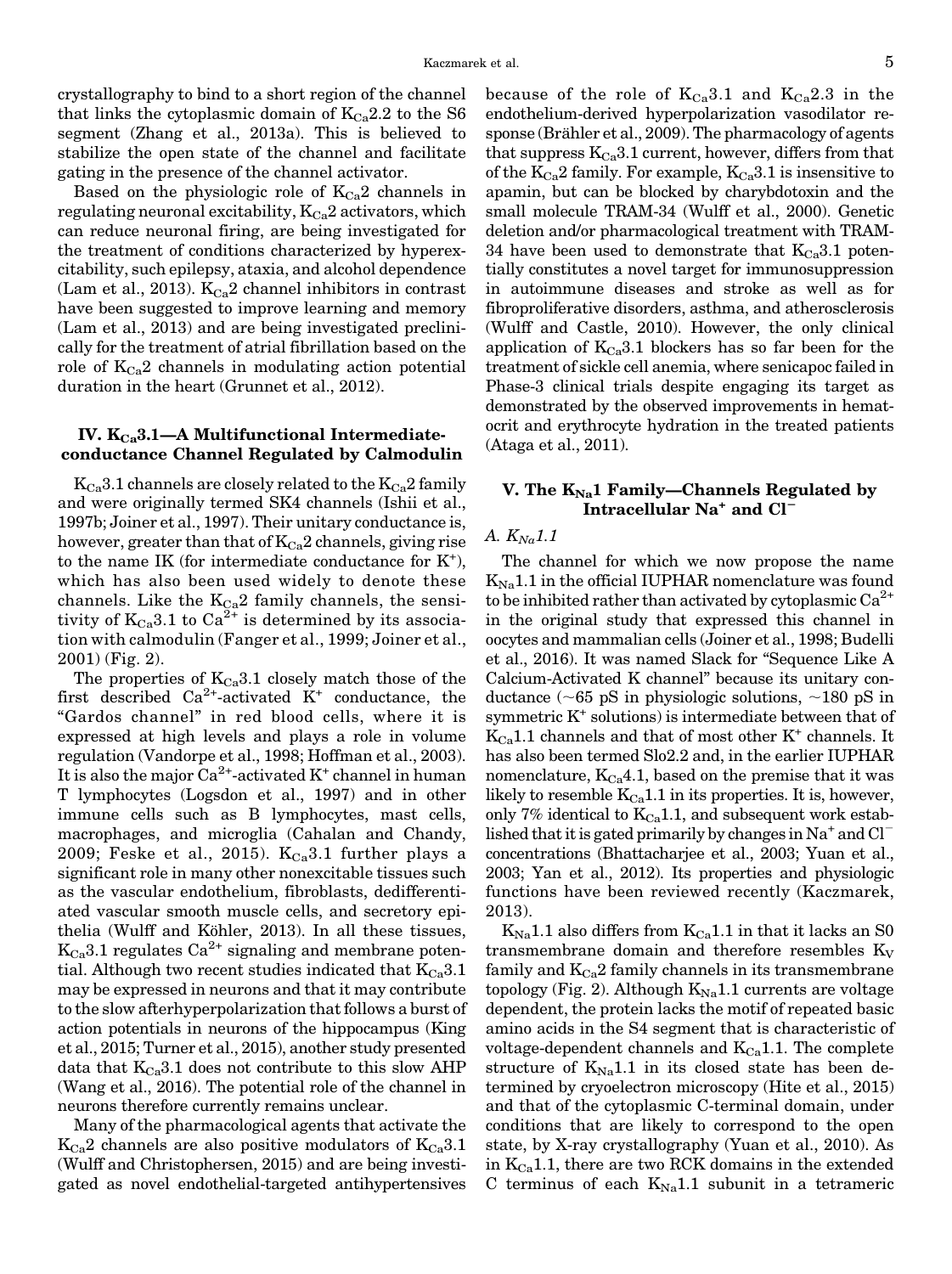channel, and these form a cytoplasmic gating ring that, when it is constricted, closes the ion conduction pore. A potential binding site for  $Na<sup>+</sup>$  ions, which resembles a site conferring  $Na^+$  dependence on  $K_{ir}3$  family channels (Sui et al., 1996), has been located in RCK2 and mutations at this site substantially lower  $Na<sup>+</sup>$  sensitivity (Zhang et al., 2010). Confirmation of the site(s) at which Na<sup>+</sup> binds will, however, require determination of the complete structure in the presence of Na<sup>+</sup>.

Several isoforms of  $K_{\text{Na}}1.1$  that differ in their kinetics of activation are produced by alternative splicing of RNA encoding this channel (Brown et al., 2008). One of these, which has been termed Slack-B  $(K_{Na}1.1B)$  and has the longest cytoplasmic N-terminal domain of the known isoforms, can form heteromers with  $K_{\text{Na}}1.2$ (Slick), whose properties are elaborated in the next section (Chen et al., 2009). The original studies of  $K_{\text{Na}}1.1$  expressed in Xenopus oocytes found that coexpression of Slack-B with  $K_{Ca}1.1$  gave rise to channels that had properties distinct from either channel alone, suggesting that the two subunits may interact (Joiner et al., 1998). Studies of its regional distribution, however, indicate that this is unlikely to be a major role for  $K_{\text{Na}}1.1$  subunits. Unlike the ubiquitous  $K_{\text{Ca}}1.1, K_{\text{Na}}1.1$ is primarily expressed in central and peripheral neurons, with little expression in other tissues except for the testes and kidney (Joiner et al., 1998; Bhattacharjee et al., 2002; Paulais et al., 2006; Brown et al., 2008; Nuwer et al., 2010; Rizzi et al., 2016).

Phosphorylation by protein kinase C of a serine residue in the cytoplasmic linker region between the RCK domains and the S6 transmembrane domain of  $K_{\text{Na}}1.1$  increases current amplitude (Santi et al., 2006; Barcia et al., 2012). The activity of  $K_{\text{Na}}1.1$  channels can be also regulated by their interaction with other cellular proteins. These include the transmembrane protein TMEM16C (Huang et al., 2013) and the Fragile X Mental Retardation protein (Brown et al., 2010; Zhang et al., 2012b), both of which enhance  $K_{Na}1.1$  channel activity. Interactions with several other cellular components, including the postsynaptic density protein PSD-95, have also been reported but their functional effects are not yet known (Uchino et al., 2003; Rizzi et al., 2015). Specific residues in the RCK domains have been identified that allow  $K_{\text{Na}}1.1$  channels to be activated by the membrane lipid phosphatidylinositol 4.5-bisphosphate (de los Angeles Tejada et al., 2012a) and by nicotinamide adenine dinucleotide (Tamsett et al., 2009). The open probability of  $K_{\text{Na}}1.1$  channels has also been reported to be enhanced by 17  $\beta$ -estradiol (Zhang et al., 2005) and by increases in pH (Ruffin et al., 2008).

Suppression of  $K_{\text{Na}}1.1$  expression using RNAi techniques indicates that this subunit accounts for a substantial component of sustained  $K^+$  current in several types of neurons, including cortical pyramidal cell, medium spiny neuron of the striatum and mitral cell of the olfactory bulb (Budelli et al., 2009; Lu et al., 2010). The channel is also expressed at high levels in nociceptive neurons within the dorsal root ganglion, and suppression of current using several approaches, including deletion of the gene for  $K_{\text{Na}}1.1$ , enhances neuronal excitability and produces hypersensitivity of animals to several pain-inducing stimuli (Gao et al., 2008; Tamsett et al., 2009; Nuwer et al., 2010; Huang et al., 2013; Lu et al., 2015; Martinez-Espinosa et al., 2015). Deletion of the gene in mice also has a variety of more wide-ranging effects on behavior, including an inability to reverse a previously learned behavior (Bausch et al., 2015).

Human mutations in  $K_{\text{Na}}1.1$  result in a variety of early onset epilepsies associated with very severe intellectual disability (Kim and Kaczmarek, 2014). These include malignant migrating partial seizures in infancy (Barcia et al., 2012; Ishii et al., 2013; McTague et al., 2013; Rizzo et al., 2016), autosomal dominant frontal lobe epilepsy (Heron et al., 2012; Kim et al., 2014), Ohtahara syndrome (Martin et al., 2014), and other epilepsies (Juang et al., 2014; Vanderver et al., 2014). Mutations in the gene for  $K_{\text{Na}}1.1$  have also been documented in autism (Iossifov et al., 2014). When expressed in Xenopus oocytes, the disease-causing mutations in  $K_{\text{Na}}1.1$  generate currents that are 3- to 22-fold greater than those of wild-type channels, with no change in levels of channel protein or mRNA (Barcia et al., 2012; Martin et al., 2014; Milligan et al., 2014). For a subset of these mutations, changes in voltage dependence or  $Na^+$  sensitivity contribute to the increase in current (Kim et al., 2014; Tang et al., 2016). Nevertheless, these factors may be insufficient to account quantitatively for the increase in macroscopic current. In single channel recordings, the probability of opening of a Slack channel is increased if it is present in a cluster with neighboring Slack channels, and such cooperativity is greatly enhanced in the disease-causing mutations (Kim et al., 2014), suggesting that interchannel interactions as well as intrinsic changes in gating account for the observed gain-in-function in the mutants.

No pharmacological agents that act on  $K_{\text{Na}}1.1$  selectively have yet been discovered. Quinidine is a very effective blocker of these channels in both expression systems and neurons (Bhattacharjee et al., 2003; Yang et al., 2006, 2007; Milligan et al., 2014; Rizzo et al., 2016). It has been reported that quinidine ameliorated the symptoms of a patient with malignant migrating partial seizures in infancy, but because this agent blocks a wide variety of other channels, the mechanism is not known (Bearden et al., 2014). Other nonspecific blockers that suppress  $K_{\text{Na}}1.1$  channels include bepredil, clofilium, and barium ions (Bhattacharjee et al., 2003; Yang et al., 2006; de Los Angeles Tejada et al., 2012b). These channels can also be activated by several pharmacological agents including bithionol, loxapine,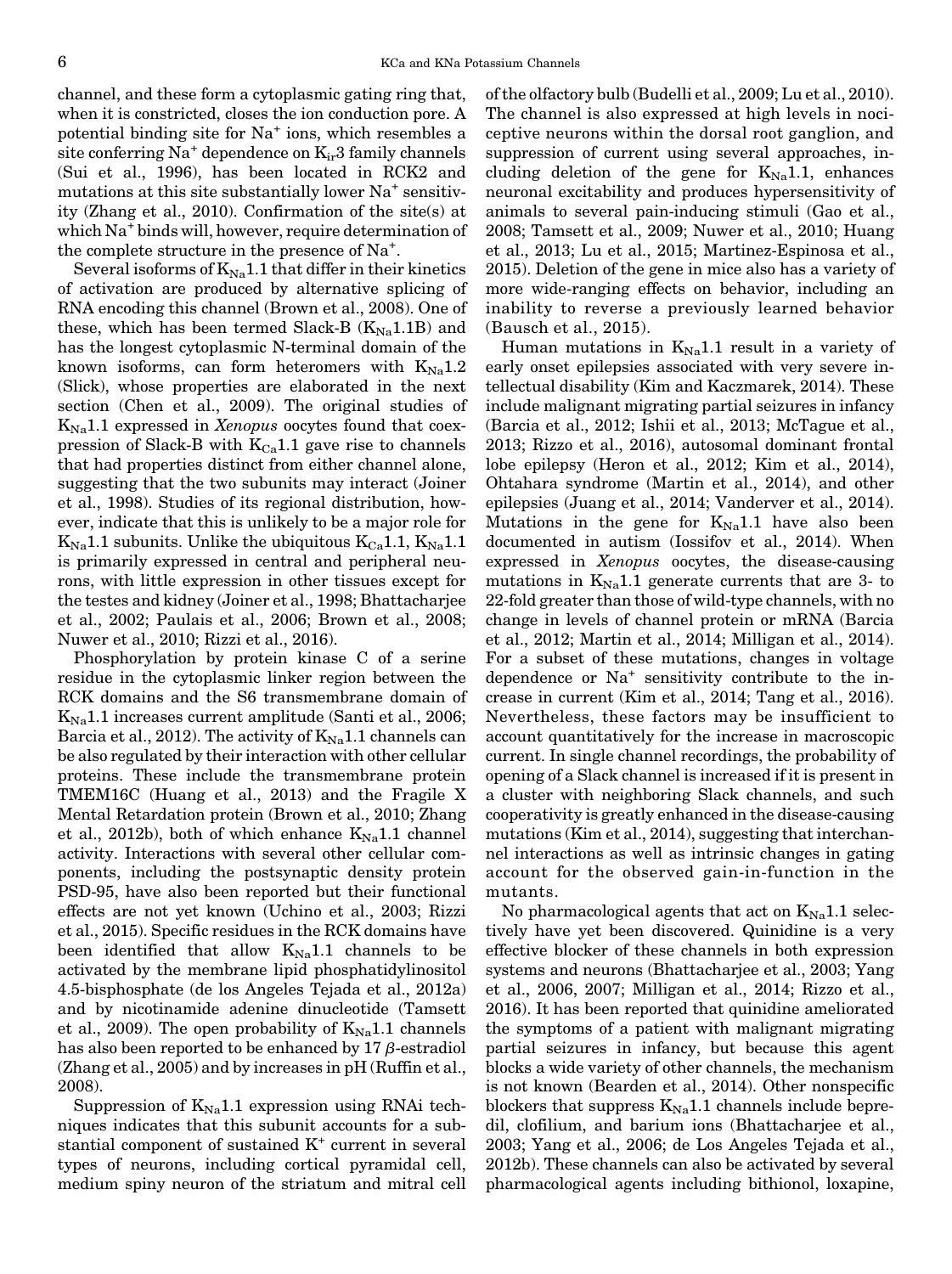<span id="page-6-0"></span>and niclosamide (Yang et al., 2006; Biton et al., 2012). Although bithionol also activates  $K_{Ca}1.1$  (Li et al., 2003), loxapine appears to be specific for  $K_{\text{Na}}$  channels over  $K_{Ca}1.1$  (Biton et al., 2012).

#### B.  $K_{Na}1.2$ —A Widely Distributed Channel Sensitive to  $Na^{+}$  and  $Cl^{-}$

The channel for which we now propose the name  $K_{\text{Na}}1.2$  in the IUPHAR nomenclature is very closely related to  $K_{\text{Na}}1.1$ , being  $\sim74\%$  identical in protein sequence, with the greatest divergence from  $K_{\text{Na}}1.1$  at the distal C terminus (Bhattacharjee et al., 2003). Because of its similarity in sequence to  $K_{\text{Na}}1.1$  (Slack) it was named Slick for "Sequence Like an Intermediate Conductance K channel." It is also referred to as Slo2.1 and, in the earlier IUPHAR nomenclature,  $K_{Ca}4.2$ . As with  $K_{\text{Na}}1.1$ , however, it has been found to be gated predominantly by  $Na^+$  and  $Cl^-$  (Bhattacharjee et al., 2003; Kaczmarek, 2013).

Although there have been no structural studies of  $K_{\text{Na}}1.2$  as yet, insights have been provided by mutagenesis (Garg et al., 2013), and its mechanisms of gating are likely to resemble those of  $K_{\text{Na}}1.1$ . The unitary conductance of  $K_{\text{Na}}1.2$  in symmetrical K<sup>+</sup> solutions is  $\sim$ 140 pS, and it is slightly less sensitive to changes in  $Na<sup>+</sup>$  and more sensitive to alterations in  $Cl<sup>-</sup>$  than is  $K_{\text{Na}}1.1$  (Bhattacharjee et al., 2003). As in  $K_{\text{Na}}1.1$ , there is a Na<sup>+</sup> coordination motif in RCK2 that determines sensitivity to  $Na<sup>+</sup>$  (Thomson et al., 2015), and channel activity is regulated by binding to phosphatidylinositol 4.5-bisphosphate (de los Angeles Tejada et al., 2012a). Unlike  $K_{\text{Na}}1.1$ , however, there exists a consensus ATP binding site after the second RCK domain of  $K_{\text{Na}}1.2$ . The function of this site in cells is, however, not yet clear. Experiments using excised patches demonstrate that application of 5 mM ATP or a nonhydrolyzable ATP analog reduced currents by  $~80\%$  and that mutation of this consensus site abolished the effect of ATP (Bhattacharjee et al., 2003). Moreover, ATP and a nonhydrolyzable analog were both found to suppress Na<sup>+</sup>- and Cl<sup>-</sup>-activated K<sup>+</sup> channels in excised patches from auditory brain stem neurons that express  $K_{\text{Na}}1.2$ (Yang et al., 2007). In contrast, experiments with a  $K_{N_a}$ 1.2-GFP fusion construct expressed in HEK cells failed to find an effect of adding ATP to patch pipettes on current amplitude (Berg et al., 2007). ATP was also found not to affect the increase in  $K_{\text{Na}}1.2$  currents produced by niflumic acid, a pharmacological activator of these channels (Garg and Sanguinetti, 2014). Thus the conditions under which ATP regulates these channels have yet to be completely established.

Coimmunoprecipitation and single channel studies have established that  $K_{\text{Na}}1.2$  coassembles with B isoform of  $K_{Na}1.1$  ( $K_{Na}1.1B$ , Slack-B) to form heteromeric channels with properties distinct from those of either subunit alone (Chen et al., 2009). The formation of such heteromers requires the specific N-terminal domain of Slack-B and apparently does not occur with the shorter N-terminal splice variant  $K_{\text{Na}}1.1$ A (Slack-A). In contrast to  $K_{\text{Na}}1.1$ ,  $K_{\text{Na}}1.2$  currents, as well as those of heteromeric  $K_{\text{Na}}1.2/K_{\text{Na}}1.2$  channels are suppressed by activation of protein kinase C (Santi et al., 2006; Chen et al., 2009).

 $K_{\text{Na}}1.2$  channels are widely distributed throughout the nervous system and are also expressed in a variety of nonneuronal cells including cardiac cells (Bhattacharjee et al., 2003,2005; Yuan et al., 2003; Rizzi et al., 2015). A recent report suggests an important role for  $K_{\text{Na}}1.2$  (KCNT2) in controlling the migratory capacity of medulloblastoma cell lines, acting synergistically with  $K_V10.2$  (EAG2) potassium channels (Huang et al., 2015). In the nervous system, coexpression with  $K_{\text{Na}}1.1$  can be detected in some but not all types of neurons (Santi et al., 2006; Berg et al., 2007). Based on pharmacological experiments, a proposal has been made that a  $K_{\text{Na}}$  channel, most likely  $K_{\text{Na}}1.2$ , regulates K<sup>+</sup> flux across the inner membrane of mouse heart mitochondria and that channel activation is cardioprotective (Wojtovich et al., 2011).

One major feature that distinguishes  $K_{\text{Na}}1.2$  from the closely-related  $K_{\text{Na}}1.1$  channel is its sensitivity to small changes in cell volume. When expressed in oocytes,  $K_{\text{Na}}1.2$  currents are strongly stimulated by cell swelling and inhibited by a decrease in cell volume (Tejada et al., 2014). There are as yet no reported human mutations in KCNT2, the gene encoding  $K_{\text{Na}}1.2$  channels, that could shed light on potential physiologic roles of  $K_{\text{Na}}1.2$ . Nevertheless, several observations suggest that it serves a protective function during ischemia or tissue injury, the function proposed by the very first publication describing Na<sup>+</sup> -activated K+ currents (Kameyama et al., 1984). In neurons, the promoter for the gene is regulated by nuclear factor-kB, which is activated under conditions of hypoxia or injury (Tomasello et al., 2015). In the nematode Caenorhabditis elegans, deletion of the gene for SLO-2, the ortholog to mammalian  $K_{Na}$  channels, alters the sensitivity of the animals to hypoxia, although reports differ in the direction of the change in sensitivity (Yuan et al., 2003; Zhang et al., 2013b). Moreover, extrapolation of these findings to mammals is problematic, because, unlike the mammalian  $K_{Na}$ channels, nematode SLO-2 is activated by  $Ca^+$  rather than Na<sup>+</sup> , an effect that can be attributed to specific glutamic acid residues in RCK1of the nematode channel (Yuan et al., 2000; Zhang et al., 2013b). The RCK2 domain of SLO-2 more closely resembles those of  $K_{\text{Na}}1.1$ and  $K_{\text{Na}}1.2$  channels in that the domain corresponding to the Ca<sup>2+</sup> bowl of  $K_{Ca}$ 1.1 contains repeated positively charged residues rather than the negative charges in  $K_{Ca}$ 1.1.

In common with  $K_{Na}1.1$ , there are no known pharmacological agents that selectively target  $K_{\text{Na}}1.2$  channels. They are inhibited by quinidine, clofilium, and isoflurane (Bhattacharjee et al., 2003; Berg et al., 2007;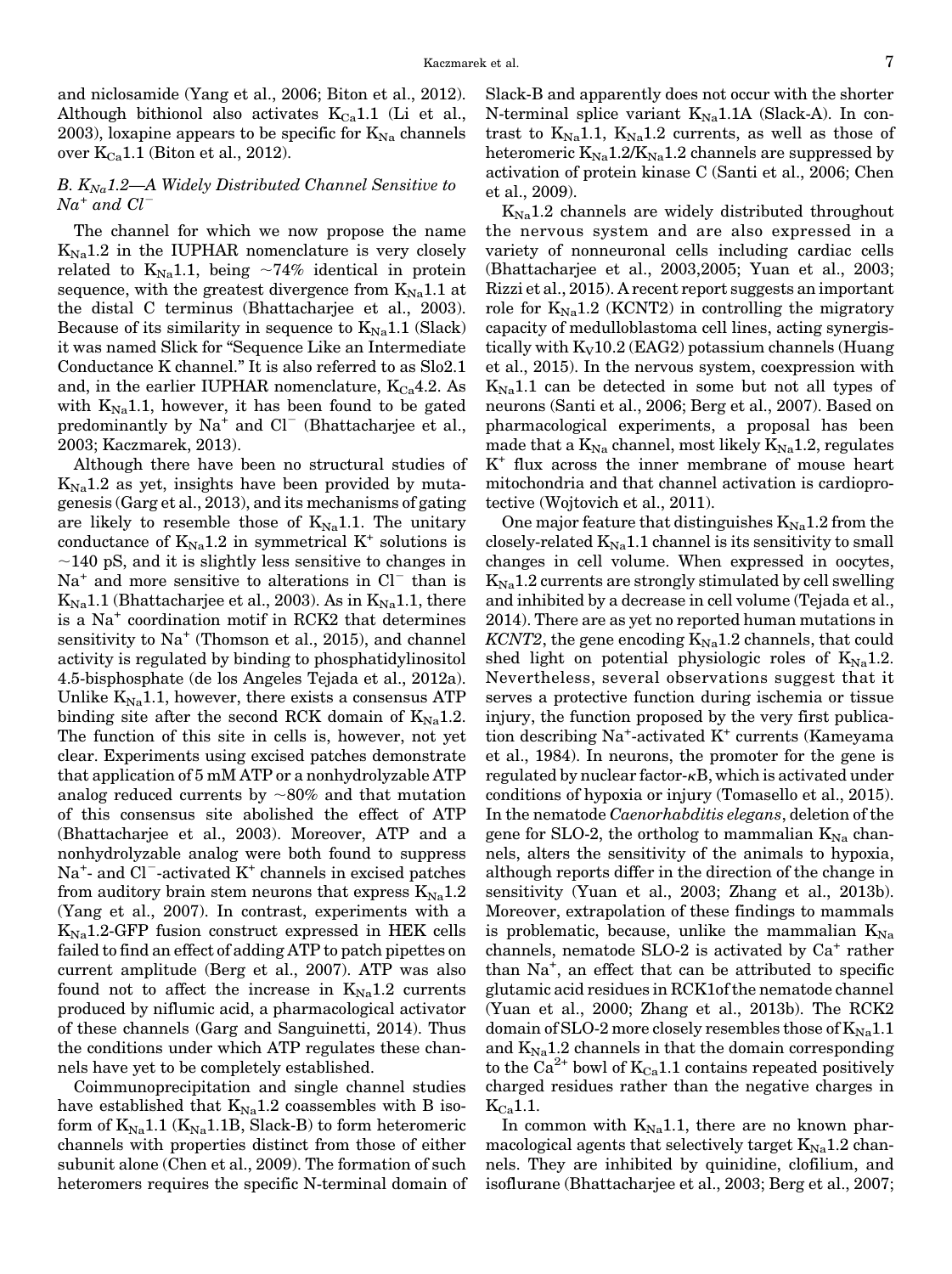<span id="page-7-0"></span>de Los Angeles Tejada et al., 2012b). They are strongly activated by niflumic acid and other fenamates, although with low potency (Dai et al., 2010; Garg and Sanguinetti, 2012). These agents uncouple the channels from modulation by either  $Na<sup>+</sup>$  or transmembrane voltage and greatly increase current even in the absence of internal Na<sup>+</sup> ions. The action of fenamates, which is nonspecific in that they also affect many other channels including  $K_{Ca}1.1$  (Gribkoff et al., 1996), is biphasic, suggesting they bind to two distinct sites within  $K_{\text{Na}}1.2$ (Garg and Sanguinetti, 2012).

#### VI.  $K_{Ca}$ 5.1—A Channel Specific to Sperm Cells

The  $K_{Ca}$ 5.1 channel, which is encoded by the KCNU1 gene, is more commonly referred to as SLO3. It was discovered through its homology to  $K_{Ca}1.1$  (Schreiber et al., 1998), and, of all the channels reviewed here,  $K_{Ca}5.1$  is most closely related to  $K_{Ca}1.1$  in sequence and structure, as determined by X-ray crystallography (Leonetti et al., 2012). Like  $K_{Ca}1.1, K_{Ca}5.1$  has seven transmembrane segments with an S0 segment before S1 and an extracellular N terminus (Fig. 2). When expressed in oocytes, the mouse channel is voltage dependent and sensitive to pH, being activated by alkalinization and suppressed by acidification (Schreiber et al., 1998; Zhang et al., 2006a,b).

 $K<sub>Ca</sub>5.1$  is expressed selectively in sperm cells, and its properties are regulated by LRRC52, a testis-specific accessory subunit (Schreiber et al., 1998; Leonetti et al., 2012; Zeng et al., 2015). Evidence strongly suggests that it corresponds to the large-conductance potassium channel that can be recorded from mature sperm. This native channel is activated by both voltage and internal alkalinization and has been termed KSper (Navarro et al., 2007). As sperm encounter the alkaline environment near the ovum in the female reproductive tract, the activation of KSper is believed to produce the membrane hyperpolarization that is observed during the process of sperm capacitation. Normal capacitation is required for sperm to become fully competent for fertilization.

The identification of  $K_{Ca}5.1$  with the sperm KSper channel has been well established in mice (Santi et al., 2010; Zeng et al., 2011, 2013). For human sperm, however, one report suggested that the native KSper channels is actually  $K_{Ca}1.1$  (Mannowetz et al., 2013). This conclusion was based on recordings of native currents from human sperm, which showed that the human channels have a  $Ca^{2+}$  dependence and pharmacological properties similar to those of  $K_{Ca}1.1$ . Nevertheless, a more recent study indicated that, as in mice, the human KSper-like current is in fact encoded by human  $K_{Ca}5.1$  (Brenker et al., 2014). The explanation for the apparent contradiction offered by this study is that human  $K_{Ca}5.1$  channels are functionally different from the mouse channels. In particular, despite their strong sequence similarity, human  $K_{Ca}5.1$  channels are significantly more sensitive to activation by internal  $Ca^{2+}$  and less pH sensitive than the mouse channels, which makes them functionally similar to typical  $K_{Ca}$ 1.1 channels.

No pharmacological agents that selectively act on  $K_{Ca}5.1$  channels have been found, but they can be blocked by quinidine (Tang et al., 2010; Sánchez-Carranza et al., 2015) as well as by  $Ba^{2+}$  ions and quinine (Wrighton et al., 2015). As the specific factors that regulate the gating of  $K_{Ca}5.1$  in different species become established, it may become appropriate to rename this channel.

#### VII. Summary

Research in the past 15 years has clarified the structural and functional relationships among  $K^+$  channels that are gated by changes in intracellular concentrations of  $Ca^{2+}$ , Na<sup>+</sup>, and protons, as well as their biologic roles in different cell types. These are now considered to fall into three distinct groups. The first group contains the ubiquitous large-conductance  $Ca^{2+}$ -activated  $K_{Ca}1.1$ (BK) channel as well as the sperm-specific  $K_{Ca}5.1$ channel, which have seven transmembrane segments in each subunit and an extracellular N terminus. Gating of these channels is controlled by the ion binding directly to two RCK domains located in their extended cytoplasmic C termini. The second group is comprised of two channels activated by internal  $Na<sup>+</sup>$  and  $Cl<sup>-</sup>$  ions, for which we propose the names  $K_{\text{Na}}1.1$  and  $K_{\text{Na}}1.2$ . These resemble the first group in that they have cytoplasmic C-terminal RCK domains that control gating and have large unitary conductances, but they have only six transmembrane segments in each subunit and their N termini are located intracellularly. The third group of channels is comprised of the small conductance channels,  $K_{Ca}$ 2.1,  $K_{Ca}$ 2.2, and  $K_{Ca}$ 2.3, and the intermediate conductance channel  $K_{Ca}3.1$ . In contrast to the other channels, these are voltage independent and activation by  $Ca^{2+}$  occurs through the binding of  $Ca^{2+}$  to calmodulin, an integral component of the channel complex, rather than through direct binding of  $Ca^{2+}$  to the  $\alpha$ -subunits.

#### References

- Adelman JP, Maylie J, and Sah P (2012) Small-conductance Ca2+-activated K+ channels: form and function. Annu Rev Physiol 74:245–269.
- Adelman JP, Shen KZ, Kavanaugh MP, Warren RA, Wu YN, Lagrutta A, Bond CT, and North RA (1992) Calcium-activated potassium channels expressed from cloned complementary DNAs. Neuron 9:209–216.
- Alexander SP, Catterall WA, Kelly E, Marrion N, Peters JA, Benson HE, Faccenda E, Pawson AJ, Sharman JL, Southan C, et al.; CGTP Collaborators (2015) The Concise Guide to PHARMACOLOGY 2015/16: Voltage-gated ion channels. Br J Pharmacol 172:5904–5941.
- Allen D, Bond CT, Luján R, Ballesteros-Merino C, Lin MT, Wang K, Klett N, Watanabe M, Shigemoto R, Stackman RW Jr, et al. (2011) The SK2-long isoform directs synaptic localization and function of SK2-containing channels. Nat Neurosci 14:744–749.
- Allen D, Fakler B, Maylie J, and Adelman JP (2007) Organization and regulation of small conductance  $Ca^{2+}$ -activated K<sup>+</sup> channel multiprotein complexes. J Neurosci 27:2369–2376.
- Ataga KI, Reid M, Ballas SK, Yasin Z, Bigelow C, James LS, Smith WR, Galacteros F, Kutlar A, Hull JH, et al.; ICA-17043-10 Study Investigators (2011) Improvements in haemolysis and indicators of erythrocyte survival do not correlate with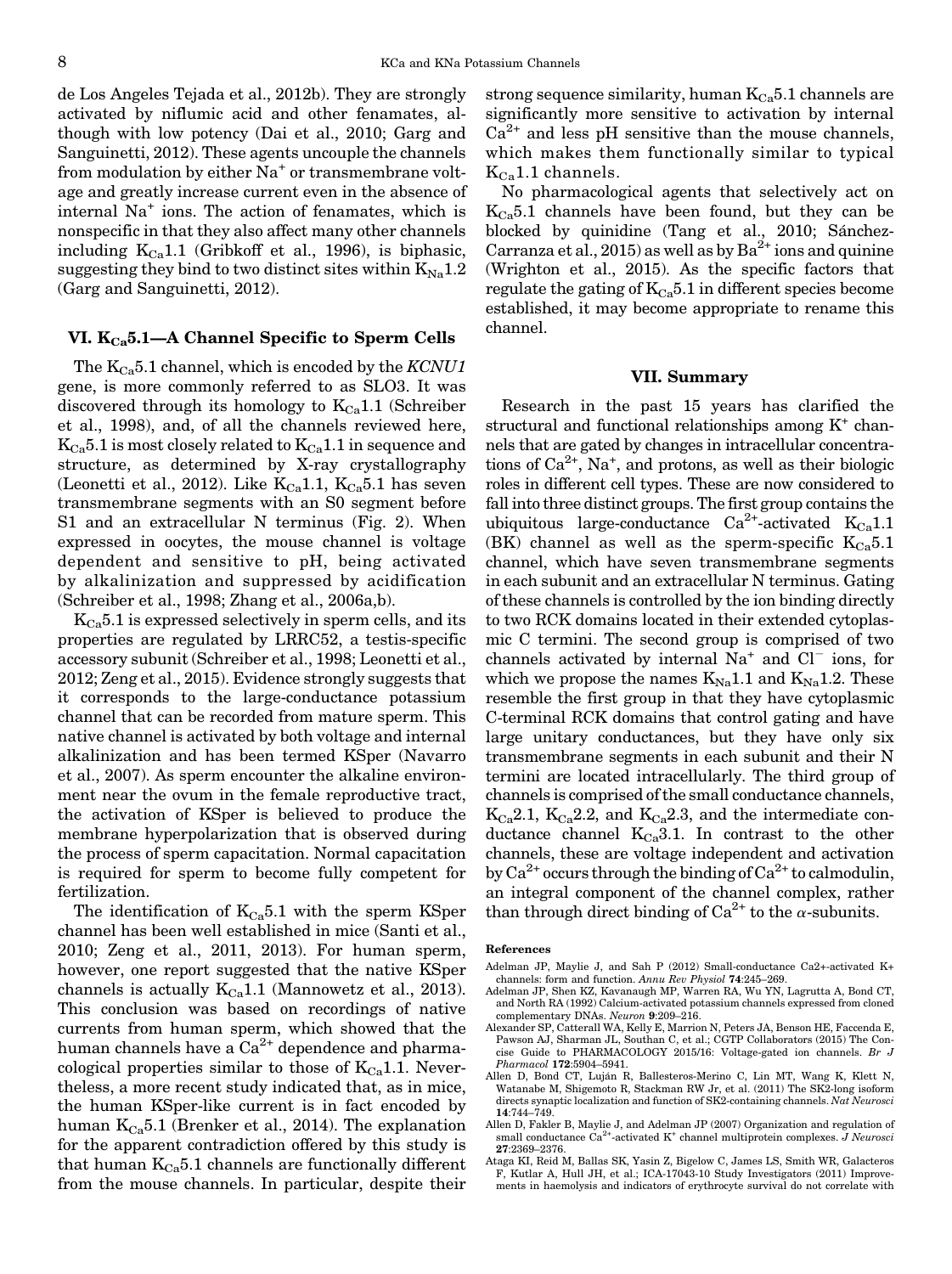acute vaso-occlusive crises in patients with sickle cell disease: a phase III randomized, placebo-controlled, double-blind study of the Gardos channel blocker senicapoc (ICA-17043). Br J Haematol 153:92-104.

Atkinson NS, Robertson GA, and Ganetzky B (1991) A component of calciumactivated potassium channels encoded by the Drosophila slo locus. Science 253:551–555.

Bai JP, Surguchev A, and Navaratnam D (2011)  $\beta$ 4-subunit increases Slo responsiveness to physiological Ca2+ concentrations and together with  $\beta$ 1 reduces surface expression of Slo in hair cells. Am J Physiol Cell Physiol  $300C435-$ C446.

Bao L, Kaldany C, Holmstrand EC, and Cox DH (2004) Mapping the BKCa channel's "Ca<sup>2+</sup> bowl": side-chains essential for Ca<sup>2+</sup> sensing. J Gen Physiol **123**:475–489.

Barcia G, Fleming MR, Deligniere A, Gazula VR, Brown MR, Langouet M, Chen H, Kronengold J, Abhyankar A, Cilio R, et al. (2012) De novo gain-of-function KCNT1 channel mutations cause malignant migrating partial seizures of infancy. Nat Genet 44:1255–1259.

- Bausch AE, Dieter R, Nann Y, Hausmann M, Meyerdierks N, Kaczmarek LK, Ruth P, and Lukowski R (2015) The sodium-activated potassium channel Slack is required for optimal cognitive flexibility in mice. Learn Mem 22:323-335.
- Bearden D, Strong A, Ehnot J, DiGiovine M, Dlugos D, and Goldberg EM (2014) Targeted treatment of migrating partial seizures of infancy with quinidine. Ann Neurol 76:457–461.
- Berg AP, Sen N, and Bayliss DA (2007) TrpC3/C7 and Slo2.1 are molecular targets for metabotropic glutamate receptor signaling in rat striatal cholinergic interneurons. J Neurosci 27:8845–8856.
- Bhattacharjee A, Gan L, and Kaczmarek LK (2002) Localization of the Slack potassium channel in the rat central nervous system. J Comp Neurol 454:241–254.<br>Bhattacharjee A, Joiner WJ, Wu M, Yang Y, Sigworth FJ, and Kaczmarek LK (2003)
- Slick (Slo2.1), a rapidly-gating sodium-activated potassium channel inhibited by ATP. J Neurosci 23:11681–11691.

Bhattacharjee A and Kaczmarek LK (2005) For K+ channels, Na+ is the new Ca2+. Trends Neurosci 28:422–428.

- Bhattacharjee A, von Hehn CA, Mei X, and Kaczmarek LK (2005) Localization of the Na+-activated K+ channel Slick in the rat central nervous system. J Comp Neurol 484:80–92.
- Bildl W, Strassmaier T, Thurm H, Andersen J, Eble S, Oliver D, Knipper M, Mann M, Schulte U, Adelman JP, et al. (2004) Protein kinase CK2 is coassembled with small conductance  $Ca^{(2+)}$ -activated K<sup>+</sup> channels and regulates channel gating. Neuron 43: 847–858.
- Biton B, Sethuramanujam S, Picchione KE, Bhattacharjee A, Khessibi N, Chesney F, Lanneau C, Curet O, and Avenet P (2012) The antipsychotic drug loxapine is an opener of the sodium-activated potassium channel slack (Slo2.2). J Pharmacol Exp  $\hat{The}$  340:706-715.
- Bond CT, Herson PS, Strassmaier T, Hammond R, Stackman R, Maylie J, and Adelman JP (2004) Small conductance  $Ca^{2+}$ -activated K<sup>+</sup> channel knock-out mice reveal the identity of calcium-dependent after<br>hyperpolarization currents.  ${\cal J}$ Neurosci 24:5301–5306.
- Brähler S, Kaistha A, Schmidt VJ, Wölfle SE, Busch C, Kaistha BP, Kacik M, Hasenau AL, Grgic I, Si H, et al. (2009) Genetic deficit of SK3 and IK1 channels disrupts the endothelium-derived hyperpolarizing factor vasodilator pathway and causes hypertension. Circulation 119:2323–2332.
- Brenker C, Zhou Y, Müller A, Echeverry FA, Trötschel C, Poetsch A, Xia XM, Bönigk W, Lingle CJ, Kaupp UB, et al. (2014) The Ca<sup>2+</sup>-activated K<sup>+</sup> current of human sperm is mediated by Slo3. eLife 3:e01438.
- Brenner R, Jegla TJ, Wickenden A, Liu Y, and Aldrich RW (2000) Cloning and functional characterization of novel large conductance calcium-activated potassium channel beta subunits, hKCNMB3 and hKCNMB4. J Biol Chem 275:6453–6461.
- Brown MR, Kronengold J, Gazula VR, Chen Y, Strumbos JG, Sigworth FJ, Navaratnam D, and Kaczmarek LK (2010) Fragile X mental retardation protein controls gating of the sodium-activated potassium channel Slack. Nat Neurosci 13:819–821.
- Brown MR, Kronengold J, Gazula VR, Spilianakis CG, Flavell RA, von Hehn CA, Bhattacharjee A, and Kaczmarek LK (2008) Amino-termini isoforms of the Slack  $\mathrm{K}^{\mathrm{+}}$  channel, regulated by alternative promoters, differentially modulate rhythmic firing and adaptation. J Physiol 586:5161–5179.
- Budelli G, Hage TA, Wei A, Rojas P, Jong YJ, O'Malley K, and Salkoff L (2009) Na<sup>+</sup>activated K+ channels express a large delayed outward current in neurons during normal physiology. Nat Neurosci 12:745-750.
- Budelli G, Sun Q, Ferreira J, Butler A, Santi CM, and Salkoff L (2016) SLO2 Channels Are Inhibited by All Divalent Cations That Activate SLO1 K+ Channels. J Biol Chem 291:7347–7356.

Butler A, Tsunoda S, McCobb DP, Wei A, and Salkoff L (1993) mSlo, a complex mouse gene encoding "maxi" calcium-activated potassium channels. Science 261:221-224.

Cahalan MD and Chandy KG (2009) The functional network of ion channels in T lymphocytes. Immunol Rev 231:59–87.

- Chen H, Kronengold J, Yan Y, Gazula VR, Brown MR, Ma L, Ferreira G, Yang Y, Bhattacharjee A, Sigworth FJ, et al. (2009) The N-terminal domain of Slack determines the formation and trafficking of Slick/Slack heteromeric sodium-activated potassium channels. J Neurosci 29:5654–5665.
- Chen L, Tian L, MacDonald SH, McClafferty H, Hammond MS, Huibant JM, Ruth P, Knaus HG, and Shipston MJ (2005) Functionally diverse complement of large conductance calcium- and voltage-activated potassium channel (BK) alphasubunits generated from a single site of splicing. J Biol Chem 280:33599–33609.
- Chen MX, Gorman SA, Benson B, Singh K, Hieble JP, Michel MC, Tate SN, and Trezise DJ (2004) Small and intermediate conductance  $Ca^{(2+)}$ -activated K<sup>+</sup> channels confer distinctive patterns of distribution in human tissues and differential cellular localisation in the colon and corpus cavernosum. Naunyn Schmiedebergs Arch Pharmacol 369:602–615.
- Christophersen P and Wulff H (2015) Pharmacological gating modulation of smalland intermediate-conductance  $Ca^{(2+)}$ -activated  $K^{(+)}$  channels (KCa2.x and KCa3.1). Channels (Austin) 9:336–343.
- Contreras GF, Castillo K, Enrique N, Carrasquel-Ursulaez W, Castillo JP, Milesi V, Neely A, Alvarez O, Ferreira G, González C, et al. (2013) A BK (Slo1) channel journey from molecule to physiology. Channels (Austin) 7:442–458.
- Contreras GF, Neely A, Alvarez O, Gonzalez C, and Latorre R (2012) Modulation of BK channel voltage gating by different auxiliary  $\upbeta$  subunits. Proc Natl Acad Sci USA 109:18991–18996.
- Dai L, Garg V, and Sanguinetti MC (2010) Activation of Slo2.1 channels by niflumic acid. J Gen Physiol 135:275–295.
- de los Angeles Tejada M, Jensen LJ, and Klaerke DA (2012a) PIP₂ modulation of Slick and Slack K<sup>\*</sup> channels. Biochem Biophys Res Commun 424:208-213. de Los Angeles Tejada M, Stolpe K, Meinild AK, and Klaerke DA (2012b) Clofilium
- inhibits Slick and Slack potassium channels. Biologics 6:465–470. Devor DC, Singh AK, Frizzell RA, and Bridges RJ (1996) Modulation of Cl- secretion
- by benzimidazolones. I. Direct activation of a  $Ca^{(2+)}$ -dependent  $K^+$  channel. Am J Physiol 271:L775–L784.

Dryer SE (1994)  $Na^{(+)}$ -activated K+ channels: a new family of large-conductance ion channels. Trends Neurosci 17:155–160.

- Du W, Bautista JF, Yang H, Diez-Sampedro A, You SA, Wang L, Kotagal P, Lüders HO, Shi J, Cui J, et al. (2005) Calcium-sensitive potassium channelopathy in human epilepsy and paroxysmal movement disorder. Nat Genet 37:733-738.
- Elkins T, Ganetzky B, and Wu CF (1986) A Drosophila mutation that eliminates a calcium-dependent potassium current. Proc Natl Acad Sci USA 83:8415–8419.
- Faber ES, Delaney AJ, and Sah P (2005) SK channels regulate excitatory synaptic transmission and plasticity in the lateral amygdala. Nat Neurosci 8:635–641.
- Faber ES and Sah P (2003) Calcium-activated potassium channels: multiple contributions to neuronal function. Neuroscientist  $\hat{9:}181-194$ .
- Fanger CM, Ghanshani S, Logsdon NJ, Rauer H, Kalman K, Zhou J, Beckingham K, Chandy KG, Cahalan MD, and Aiyar J (1999) Calmodulin mediates calciumdependent activation of the intermediate conductance KCa channel, IKCa1. J Biol Chem 274:5746–5754.
- Fernández-Fernández JM, Tomás M, Vázquez E, Orio P, Latorre R, Sentí M, Marrugat J, and Valverde MA (2004) Gain-of-function mutation in the KCNMB1 potassium channel subunit is associated with low prevalence of diastolic hypertension. J Clin Invest 113:1032–1039.
- Feske S, Wulff H, and Skolnik EY (2015) Ion channels in innate and adaptive immunity. Annu Rev Immunol 33:291-353.
- Fodor AA and Aldrich RW (2009) Convergent evolution of alternative splices at domain boundaries of the BK channel. Annu Rev Physiol 71:19–36.
- Gao SB, Wu Y, Lü CX, Guo ZH, Li CH, and Ding JP (2008) Slack and Slick KNa channels are required for the depolarizing afterpotential of acutely isolated, medium diameter rat dorsal root ganglion neurons. Acta Pharmacol Sin 29:899–905.
- Garcia-Valdes J, Zamudio FZ, Toro L, and Possani LD (2001) Slotoxin, alphaKTx1.11, a new scorpion peptide blocker of MaxiK channels that differentiates between alpha and alpha+beta (beta1 or beta4) complexes. FEBS Lett 505:369–373.
- Gardos G (1958) The function of calcium in the potassium permeability of human erythrocytes. Biochim Biophys Acta 30:653–654.
- Garg P, Gardner A, Garg V, and Sanguinetti MC (2013) Structural basis of ion permeation gating in Slo2.1 K<sup>+</sup> channels. J Gen Physiol 142:523-542.
- Garg P and Sanguinetti MC (2012) Structure-activity relationship of fenamates as Slo2.1 channel activators. Mol Pharmacol 82:795–802.
- Garg P and Sanguinetti MC (2014) Intracellular ATP does not inhibit Slo2.1 K+ channels. Physiol Rep 2:e12118.
- Gribkoff VK, Lum-Ragan JT, Boissard CG, Post-Munson DJ, Meanwell NA, Starrett JE Jr, Kozlowski ES, Romine JL, Trojnacki JT, Mckay MC, et al. (1996) Effects of channel modulators on cloned large-conductance calcium-activated potassium channels. Mol Pharmacol 50:206–217.
- Grunnet M, Bentzen BH, Sørensen US, and Diness JG (2012) Cardiac ion channels and mechanisms for protection against atrial fibrillation. Rev Physiol Biochem Pharmacol 162:1–58.
- Hammond RS, Bond CT, Strassmaier T, Ngo-Anh TJ, Adelman JP, Maylie J, and Stackman RW (2006) Small-conductance Ca2+-activated K+ channel type 2 (SK2) modulates hippocampal learning, memory, and synaptic plasticity. J Neurosci 26:1844–1853.
- Heron SE, Smith KR, Bahlo M, Nobili L, Kahana E, Licchetta L, Oliver KL, Mazarib A, Afawi Z, Korczyn A, et al. (2012) Missense mutations in the sodium-gated potassium channel gene KCNT1 cause severe autosomal dominant nocturnal frontal lobe epilepsy. Nat Genet 44:1188–1190.
- Hite RK, Yuan P, Li Z, Hsuing Y, Walz T, and MacKinnon R (2015) Cryo-electron microscopy structure of the Slo2.2 Na(+)-activated K(+) channel. Nature 527: 198–203.
- Hoffman JF, Joiner W, Nehrke K, Potapova O, Foye K, and Wickrema A (2003) The hSK4 (KCNN4) isoform is the Ca2+-activated K+ channel (Gardos channel) in human red blood cells. Proc Natl Acad Sci USA 100:7366–7371.
- Horrigan FT and Aldrich RW (1999) Allosteric voltage gating of potassium channels II. Mslo channel gating charge movement in the absence of  $Ca^{(2+)}$ . J Gen Physiol 114:305–336.
- Horrigan FT and Aldrich RW (2002) Coupling between voltage sensor activation, Ca2 + binding and channel opening in large conductance (BK) potassium channels. J Gen Physiol 120:267–305.
- Huang F, Wang X, Ostertag EM, Nuwal T, Huang B, Jan YN, Basbaum AI, and Jan LY (2013) TMEM16C facilitates Na<sup>(+)</sup>-activated K<sup>+</sup> currents in rat sensory neurons and regulates pain processing. Nat Neurosci 16:1284–1290.
- Huang X, He Y, Dubuc AM, Hashizume R, Zhang W, Reimand J, Yang H, Wang TA, Stehbens SJ, Younger S, et al. (2015) EAG2 potassium channel with evolutionarily conserved function as a brain tumor target. Nat Neurosci 18:1236–1246.
- Iossifov I, O'Roak BJ, Sanders SJ, Ronemus M, Krumm N, Levy D, Stessman HA, Witherspoon KT, Vives L, Patterson KE, et al. (2014) The contribution of de novo<br>coding mutations to autism spectrum disorder. *Nature* **515**:216–221.
- Ishii A, Shioda M, Okumura A, Kidokoro H, Sakauchi M, Shimada S, Shimizu T, Osawa M, Hirose S, and Yamamoto T (2013) A recurrent KCNT1 mutation in two sporadic cases with malignant migrating partial seizures in infancy. Gene 531: 467–471.
- Ishii TM, Maylie J, and Adelman JP (1997a) Determinants of apamin and d-tubocurarine block in SK potassium channels. J Biol Chem 272:23195–23200.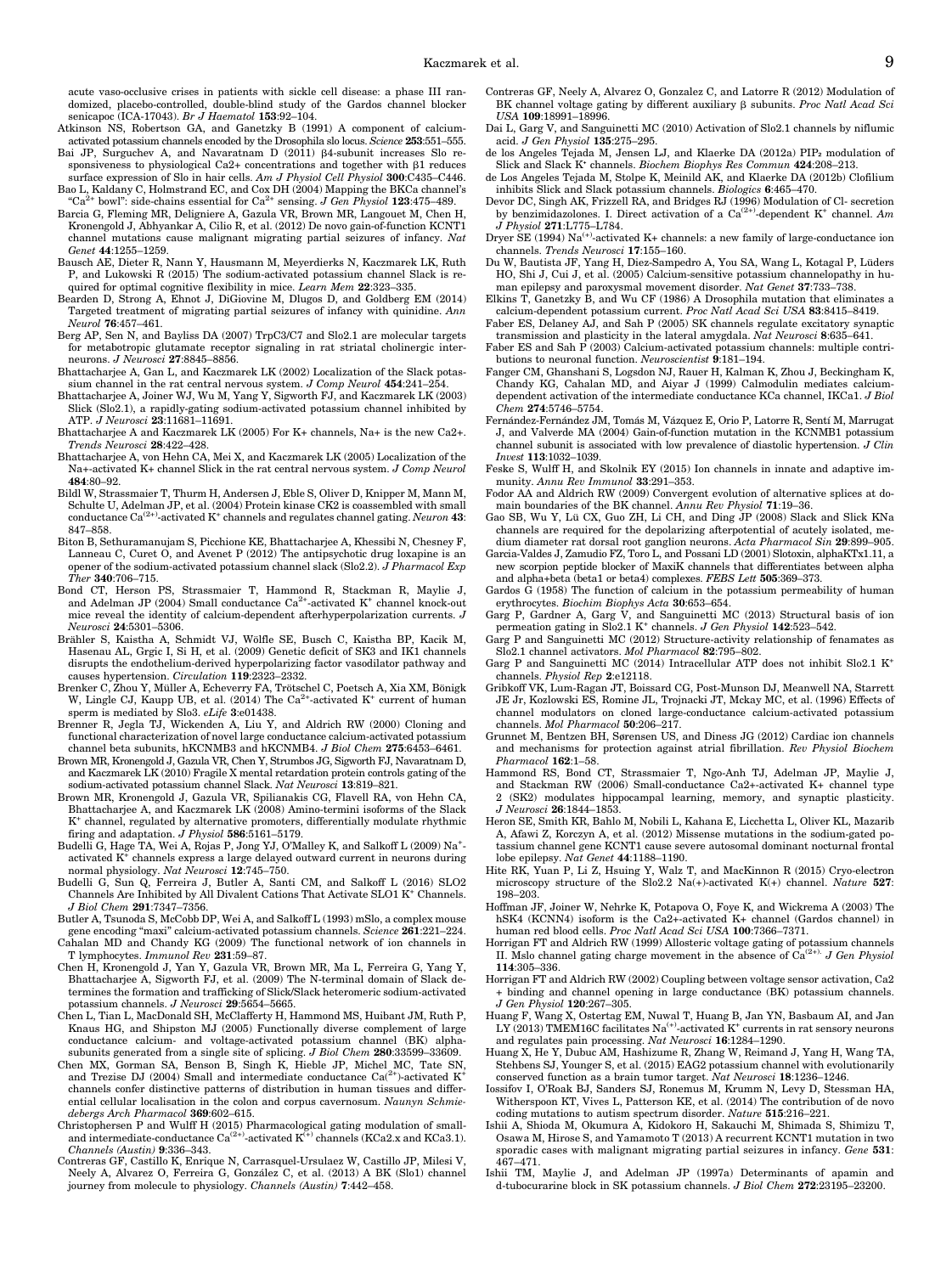- Ishii TM, Silvia C, Hirschberg B, Bond CT, Adelman JP, and Maylie J (1997b) A human intermediate conductance calcium-activated potassium channel. Proc Natl Acad Sci USA 94:11651–11656.
- Jiang Y, Lee A, Chen J, Cadene M, Chait BT, and MacKinnon R (2002) Crystal structure and mechanism of a calcium-gated potassium channel. Nature 417: 515–522.
- Joiner WJ, Khanna R, Schlichter LC, and Kaczmarek LK (2001) Calmodulin regulates assembly and trafficking of SK4/IK1  $Ca^{2+}$ -activated K<sup>+</sup> channels. *J Biol Chem* 276: 37980–37985.
- Joiner WJ, Tang MD, Wang LY, Dworetzky SI, Boissard CG, Gan L, Gribkoff VK, and Kaczmarek LK (1998) Formation of intermediate-conductance calcium-activated potassium channels by interaction of Slack and Slo subunits. Nat Neurosci 1:462–469.
- Joiner WJ, Wang LY, Tang MD, and Kaczmarek LK (1997) hSK4, a member of a novel subfamily of calcium-activated potassium channels. Proc Natl Acad Sci USA 94:11013–11018.
- Juang JM, Lu TP, Lai LC, Ho CC, Liu YB, Tsai CT, Lin LY, Yu CC, Chen WJ, Chiang FT, et al. (2014) Disease-targeted sequencing of ion channel genes identifies de novo mutations in patients with non-familial Brugada syndrome. Sci Rep 4:6733. Kaczmarek LK (2013) Slack, Slick and Sodium-Activated Potassium Channels. ISRN
- Neurosci 2013:354262 10.1155/2013/354262. Kaczorowski GJ, Knaus HG, Leonard RJ, McManus OB, and Garcia ML (1996) High-
- conductance calcium-activated potassium channels; structure, pharmacology, and function. J Bioenerg Biomembr 28:255–267.
- Kameyama M, Kakei M, Sato R, Shibasaki T, Matsuda H, and Irisawa H (1984) Intracellular Na<sup>+</sup> activates a  $K^+$  channel in mammalian cardiac cells. Nature 309: 354–356.
- Kim GE and Kaczmarek LK (2014) Emerging role of the KCNT1 Slack channel in intellectual disability. Front Cell Neurosci 8: DOI:[10.3389/fncel.2014.00209](http://dx.doi.org/10.3389/fncel.2014.00209).
- Kim GE, Kronengold J, Barcia G, Quraishi IH, Martin HC, Blair E, Taylor JC, Dulac O, Colleaux L, Nabbout R, et al. (2014) Human slack potassium channel mutations increase positive cooperativity between individual channels. Cell Reports 9:1661–1672.
- King B, Rizwan AP, Asmara H, Heath NC, Engbers JD, Dykstra S, Bartoletti TM, Hameed S, Zamponi GW, and Turner RW (2015) IKCa channels are a critical determinant of the slow AHP in CA1 pyramidal neurons. Cell Reports 11:175–182.
- Klement G, Druzin M, Haage D, Malinina E, Arhem P, and Johansson S (2010) Spontaneous ryanodine-receptor-dependent  $Ca^{2+}$ -activated  $K^+$  currents and hyperpolarizations in rat medial preoptic neurons. J Neurophysiol 103:2900–2911.
- Köhler M, Hirschberg B, Bond CT, Kinzie JM, Marrion NV, Maylie J, and Adelman JP (1996) Small-conductance, calcium-activated potassium channels from mammalian brain. Science 273:1709–1714.
- Krnjevic K and Lisiewicz A (1972) Injections of calcium ions into spinal motoneurones. J Physiol 225:363–390.
- Lagrutta A, Shen KZ, North RA, and Adelman JP (1994) Functional differences among alternatively spliced variants of Slowpoke, a Drosophila calcium-activated potassium channel. J Biol Chem 269:20347–20351.
- Lam J, Coleman N, Garing AL, and Wulff H (2013) The therapeutic potential of small-conductance KCa2 channels in neurodegenerative and psychiatric diseases. Expert Opin Ther Targets 17:1203–1220.
- Lamy C, Goodchild SJ, Weatherall KL, Jane DE, Liégeois JF, Seutin V, and Marrion NV (2010) Allosteric block of KCa2 channels by apamin. J Biol Chem 285:27067–27077.
- Latorre R, Vergara C, and Hidalgo C (1982) Reconstitution in planar lipid bilayers of a  $Ca<sup>2+</sup>$ -dependent K<sup>+</sup> channel from transverse tubule membranes isolated from rabbit skeletal muscle. Proc Natl Acad Sci USA 79:805–809.
- Leonetti MD, Yuan P, Hsiung Y, and Mackinnon R (2012) Functional and structural analysis of the human SLO3 pH- and voltage-gated K<sup>+</sup> channel. Proc Natl Acad Sci USA 109:19274–19279.
- Li Y, Johnson G, Romine JL, Meanwell NA, Martin SW, Dworetzky SI, Boissard CG, Gribkoff VK, and Starrett JE Jr (2003) Novel openers of Ca<sup>2+</sup>-dependent largeconductance potassium channels: symmetrical pharmacophore and electrophysiological evaluation of bisphenols. Bioorg Med Chem Lett 13:1437–1439.
- Lin MT, Luján R, Watanabe M, Adelman JP, and Maylie J (2008) SK2 channel plasticity contributes to LTP at Schaffer collateral-CA1 synapses. Nat Neurosci 11: 170–177.
- Logsdon NJ, Kang J, Togo JA, Christian EP, and Aiyar J (1997) A novel gene, hKCa4, encodes the calcium-activated potassium channel in human T lymphocytes. J Biol Chem 272:32723–32726.
- Lu R, Bausch AE, Kallenborn-Gerhardt W, Stoetzer C, Debruin N, Ruth P, Geisslinger G, Leffler A, Lukowski R, and Schmidtko A (2015) Slack channels expressed in sensory neurons control neuropathic pain in mice. J Neurosci 35:1125–1135.
- Lu S, Das P, Fadool DA, and Kaczmarek LK (2010) The slack sodium-activated potassium channel provides a major outward current in olfactory neurons of Kv1.3-/- super-smeller mice. J Neurophysiol 103:3311–3319.
- Ma Z, Lou XJ, and Horrigan FT (2006) Role of charged residues in the S1-S4 voltage sensor of BK channels. J Gen Physiol 127:309-328.
- Mannowetz N, Naidoo NM, Choo SA, Smith JF, and Lishko PV (2013) Slo1 is the principal potassium channel of human spermatozoa. *eLife* 2:e01009.<br>Marrion NV and Tavalin SJ (1998) Selective activation of Ca<sup>2+</sup>-activated K<sup>+</sup> channels
- by co-localized Ca2+ channels in hippocampal neurons. Nature 395:900–905.
- Martin HC, Kim GE, Pagnamenta AT, Murakami Y, Carvill GL, Meyer E, Copley RR, Rimmer A, Barcia G, Fleming MR, et al.; WGS500 Consortium (2014) Clinical whole-genome sequencing in severe early-onset epilepsy reveals new genes and improves molecular diagnosis. Hum Mol Genet 23:3200–3211.
- Martinez-Espinosa PL, Wu J, Yang C, Gonzalez-Perez V, Zhou H, Liang H, Xia XM, and Lingle CJ (2015) Knockout of Slo2.2 enhances itch, abolishes KNa current, and increases action potential firing frequency in DRG neurons. eLife 4:e10013.
- Marty A (1981) Ca-dependent K channels with large unitary conductance in chromaffin cell membranes. Nature 291:497–500.
- McTague A, Appleton R, Avula S, Cross JH, King MD, Jacques TS, Bhate S, Cronin A, Curran A, Desurkar A, et al. (2013) Migrating partial seizures of infancy: expansion of the electroclinical, radiological and pathological disease spectrum. Brain 136:1578–1591.
- Meech RW (1972) Intracellular calcium injection causes increased potassium conductance in Aplysia nerve cells. Comp Biochem Physiol A 42:493–499.
- Meera P, Wallner M, Song M, and Toro L (1997) Large conductance voltage- and calcium-dependent K+ channel, a distinct member of voltage-dependent ion channels with seven N-terminal transmembrane segments (S0-S6), an extracellular N terminus, and an intracellular (S9-S10) C terminus. Proc Natl Acad Sci USA 94: 14066–14071.
- Milligan CJ, Li M, Gazina EV, Heron SE, Nair U, Trager C, Reid CA, Venkat A, Younkin DP, Dlugos DJ, et al. (2014) KCNT1 gain of function in 2 epilepsy phenotypes is reversed by quinidine. Ann Neurol 75:581–590.
- Miranda P, Contreras JE, Plested AJ, Sigworth FJ, Holmgren M, and Giraldez T (2013) State-dependent FRET reports calcium- and voltage-dependent gating-ring motions in BK channels. Proc Natl Acad Sci USA 110:5217-5222.
- Mulholland PJ, Hopf FW, Bukiya AN, Martin GE, Liu J, Dopico AM, Bonci A, Treistman SN, and Chandler LJ (2009) Sizing up ethanol-induced plasticity: the role of small and large conductance calcium-activated potassium channels. Alcohol Clin Exp Res 33:1125–1135.
- Navaratnam DS, Bell TJ, Tu TD, Cohen EL, and Oberholtzer JC (1997) Differential distribution of Ca2+-activated K+ channel splice variants among hair cells along the tonotopic axis of the chick cochlea. Neuron 19:1077–1085.
- Navarro B, Kirichok Y, and Clapham DE (2007) KSper, a pH-sensitive K+ current that controls sperm membrane potential. Proc Natl Acad Sci USA 104:7688–7692.
- Ngo-Anh TJ, Bloodgood BL, Lin M, Sabatini BL, Maylie J, and Adelman JP (2005) SK channels and NMDA receptors form a Ca2+-mediated feedback loop in dendritic spines. Nat Neurosci 8:642-649.
- Nolting A, Ferraro T, D'hoedt D, and Stocker M (2007) An amino acid outside the pore region influences apamin sensitivity in small conductance  $Ca^{2+}$ -activated K<sup>+</sup> channels. J Biol Chem 282:3478–3486.
- Nuwer MO, Picchione KE, and Bhattacharjee A (2010) PKA-induced internalization of slack KNa channels produces dorsal root ganglion neuron hyperexcitability.
- J Neurosci 30:14165–14172. Oliver D, Klöcker N, Schuck J, Baukrowitz T, Ruppersberg JP, and Fakler B (2000) Gating of  $Ca^{2+}$ -activated K<sup>+</sup> channels controls fast inhibitory synaptic transmission at auditory outer hair cells. Neuron 26:595–601.
- Pallotta BS, Magleby KL, and Barrett JN (1981) Single channel recordings of  $Ca<sup>2+</sup>$ -activated K<sup>+</sup> currents in rat muscle cell culture. Nature 293:471-474.
- Paulais M, Lachheb S, and Teulon J (2006) A Na<sup>+</sup>- and Cl<sup>-</sup>-activated K+ channel in the thick ascending limb of mouse kidney. J Gen Physiol 127:205–215.
- Power JM and Sah P (2008) Competition between calcium-activated K+ channels determines cholinergic action on firing properties of basolateral amygdala projection neurons. J Neurosci 28:3209–3220.
- Rajan AS, Aguilar-Bryan L, Nelson DA, Yaney GC, Hsu WH, Kunze DL, and Boyd AE 3rd (1990) Ion channels and insulin secretion. Diabetes Care 13:340–363.
- Rizzi S, Knaus HG, and Schwarzer C (2016) Differential distribution of the sodiumactivated potassium channels slick and slack in mouse brain. J Comp Neurol 524: 2093–2116.
- Rizzi S, Schwarzer C, Kremser L, Lindner HH, and Knaus HG (2015) Identification of potential novel interaction partners of the sodium-activated potassium channels Slick and Slack in mouse brain. Biochem Biophys Rep 4:291–298.
- Rizzo F, Ambrosino P, Guacci A, Chetta M, Marchese G, Rocco T, Soldovieri MV, Manocchio L, Mosca I, Casara G, et al. (2016) Characterization of two de novoKCNT1 mutations in children with malignant migrating partial seizures in infancy. Mol Cell Neurosci 72:54–63.
- Roberts WM, Jacobs RA, and Hudspeth AJ (1990) Colocalization of ion channels involved in frequency selectivity and synaptic transmission at presynaptic active zones of hair cells. J Neurosci 10:3664–3684.
- Rosenbaum ST, Svalø J, Nielsen K, Larsen T, Jørgensen JC, and Bouchelouche P (2012) Immunolocalization and expression of small-conductance calcium-activated potassium channels in human myometrium. J Cell Mol Med 16:3001–3008.
- Rosenblatt KP, Sun ZP, Heller S, and Hudspeth AJ (1997) Distribution of Ca2+-activated K+ channel isoforms along the tonotopic gradient of the chicken's cochlea. Neuron 19:1061–1075.
- Ruffin VA, Gu XQ, Zhou D, Douglas RM, Sun X, Trouth CO, and Haddad GG (2008) The sodium-activated potassium channel Slack is modulated by hypercapnia and acidosis. Neuroscience 151:410–418.
- Sailer CA, Hu H, Kaufmann WA, Trieb M, Schwarzer C, Storm JF, and Knaus HG (2002) Regional differences in distribution and functional expression of small-conductance Ca2+-activated K+ channels in rat brain. J Neurosci 22: 9698–9707.
- Sánchez-Carranza O, Torres-Rodríguez P, Darszon A, Treviño CL, and López-González I (2015) Pharmacology of hSlo3 channels and their contribution in the capacitationassociated hyperpolarization of human sperm. Biochem Biophys Res Commun 466: 554–559.
- Sanchez M and McManus OB (1996) Paxilline inhibition of the alpha-subunit of the high-conductance calcium-activated potassium channel. Neuropharmacology 35: 963–968.
- Santi CM, Ferreira G, Yang B, Gazula VR, Butler A, Wei A, Kaczmarek LK, and Salkoff L (2006) Opposite regulation of Slick and Slack K<sup>+</sup> channels by neuromodulators. J Neurosci 26:5059–5068.
- Santi CM, Martínez-López P, de la Vega-Beltrán JL, Butler A, Alisio A, Darszon A, and Salkoff L (2010) The SLO3 sperm-specific potassium channel plays a vital role in male fertility. FEBS Lett 584:1041–1046.
- Schreiber M and Salkoff L (1997) A novel calcium-sensing domain in the BK channel. Biophys J 73:1355–1363.
- Schreiber M, Wei A, Yuan A, Gaut J, Saito M, and Salkoff L (1998) Slo3, a novel pH-sensitive K+ channel from mammalian spermatocytes. J Biol Chem 273: 3509–3516.
- Seibold MA, Wang B, Eng C, Kumar G, Beckman KB, Sen S, Choudhry S, Meade K, Lenoir M, Watson HG, et al. (2008) An african-specific functional polymorphism in KCNMB1 shows sex-specific association with asthma severity. Hum Mol Genet 17: 2681–2690.